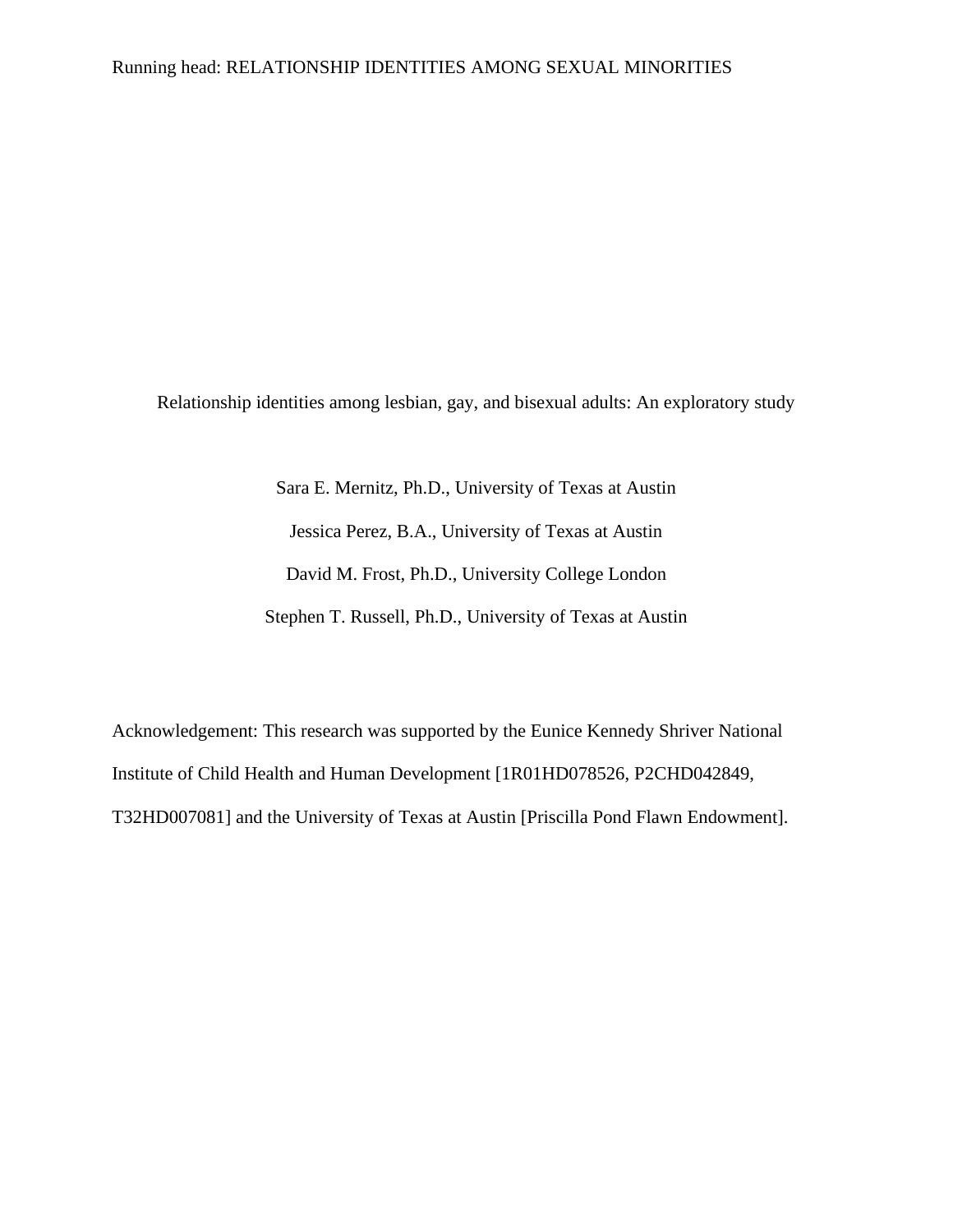# Abstract

Relationship identities are established through romantic interactions and informed by sociohistorical context. The associations between lesbian, gay, and bisexual (LGB) identities and identities in other domains, including relationship identities, has yet to receive sufficient attention by researchers. In this exploratory study, through a qualitative analysis of life history interviews from the *Generations Study*, we identified participants who described their identity in terms of a romantic relationship (e.g., partner, husband/wife). In describing their relationship identities, two themes emerged: 1) negotiation of a relationship identity with other identities, such as gender or race/ethnicity, and 2) navigating being visible or invisible within the LGB community and/or at the societal level. Together these themes suggest that relationships may be salient components of personal identity when sexual minority individuals in a couple either individually or jointly feel that they stand out (or that they become invisible).

Keywords: sexual minority, romantic relationships, identity, cohort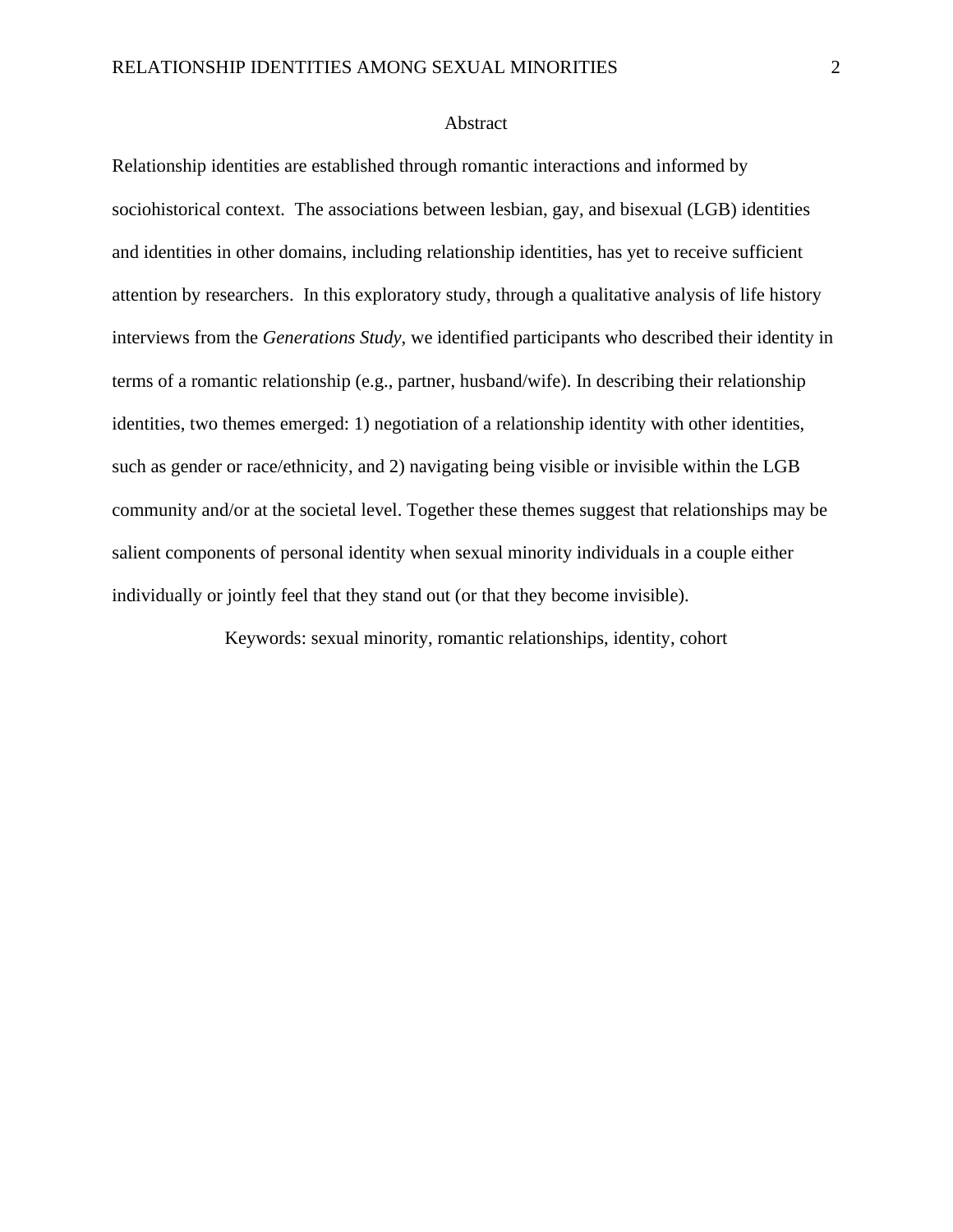Relationship identities among lesbian, gay, and bisexual adults: An exploratory study

Identity development involves the development of a sense of self and how the self is presented to others, including the subjective assessment of a person's sameness or difference in the context of the social world (Hammack, 2015). Identities develop across multiple domains, one of which is intimacy, where romantic and/or sexual relationship experiences can lead to the development of a relationship identity (Arnett, 2000). Relationship identities, or a sense of self derived from viewing a relationship as part of oneself, are established through thoughts and emotions about a partner, the context in which a relationship occurs, the lived experiences of the couple, and how the relationship is viewed as similar or different within their social world. These identities are critically important for relationship dynamics, such as relationship commitment and quality (Collins, 2003).

LGB individuals experience minority stress (Meyer, 2003; Meyer & Frost, 2013), including in the context of their relationships (Rostosky & Riggle, 2017a); LGB couples face societal stigma and discrimination, which can affect couple dynamics and wellbeing (LeBlanc  $\&$ Frost, 2020). Yet, although LGB relationship identities have been studied (Rostosky & Riggle, 2017b; Sang et al., 2021), how LGB relationship identities are evaluated in juxtaposition to other salient personal and social identities remains unknown. Further, given the rapid pace of social change with respect to LGB lives, relationship identities and their expression in the context of relationship experiences, may be more or less important for recent generations of LGB individuals who have experienced more societal acceptance and visibility (Frost, Meyer, & Hammack, 2015; Hammack & Cohler, 2011), including greater opportunities for legal recognition of same-sex relationships.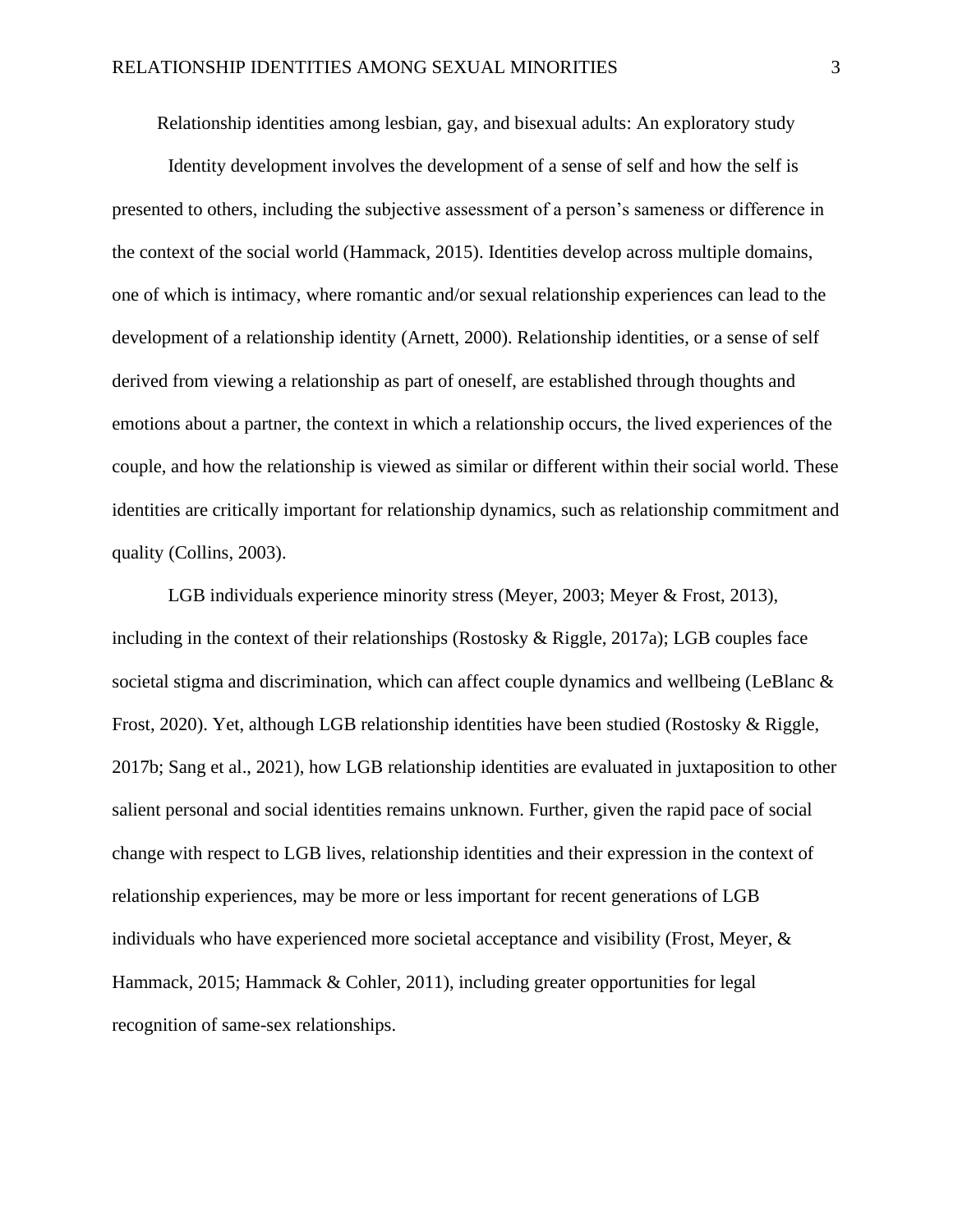This study takes advantage of data from life history interviews collected from three generations of LGB adults (Frost et al., 2019). Participants were asked to broadly describe their identities, and for some participants relationships emerged as central and salient in their identity narratives. In this exploratory study, we examined 1) who had a core identity based on a relationship, 2) how do those who have a relationship identity discuss their relationships, and 3) if there were generational differences in these narratives.

# **Relationship Identities**

Identity continuously develops across the life span in a series of sequential stages; at each stage an individual must resolve an identity conflict unique to that developmental period (Erikson, 1968). For instance, young adults face the conflict of 'intimacy versus isolation' where they learn to establish intimacy in the context of (often romantic) relationships or risk feeling isolated from others. However, other identity theorists argue that identity development is instead a multidirectional process and identities in certain domains (e.g., romantic) can change throughout the life span (Hammack, 2015). In these instances, self-reflection, lived experiences, and identity development all contribute to the re-evaluation of an identity (Arnett, 2000).

The extent to which a relationship becomes part of one's identity is often dependent on how an individual perceives themselves to be part of a collective unit with their partner. According to *Interdependence Theory*, high-quality and committed relationships where romantic partners are invested and believe they have few romantic alternatives (Rusbult, 1983) lead to an individual becoming less focused on the self and more focused on the relationship (Rusbult & Buunk, 1993). As individuals shift from thinking less about themselves, or "me," and more about themselves in the context of their relationship, or "we" – termed *cognitive interdependence* they engage in more frequent plural thoughts, greater importance placed on these thoughts, and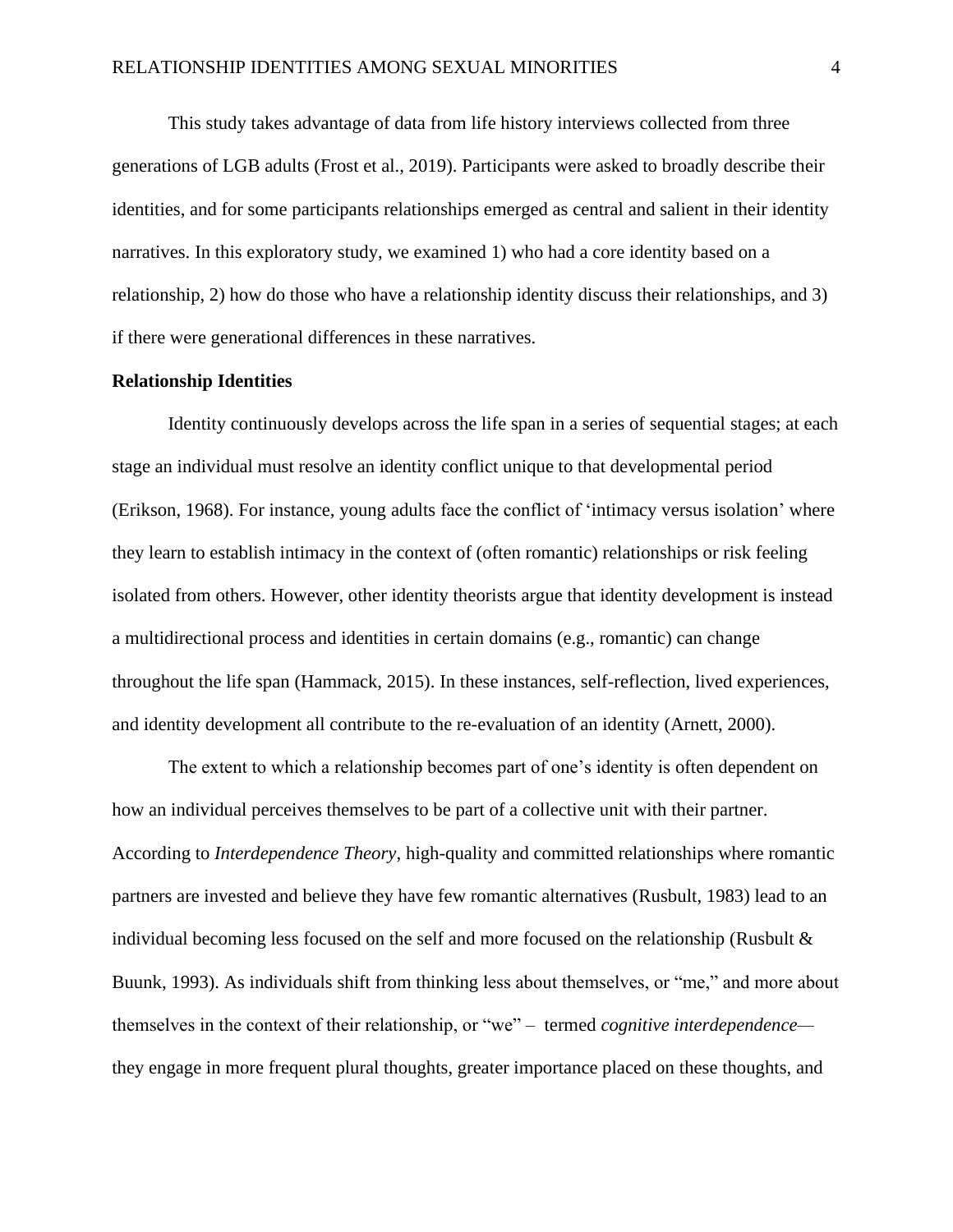an overall inclusion of the other in the self (Agnew, Van Lange, Rusbult, & Langston, 1998). Individuals who have adopted a relationship identity frequently exhibit greater relationship maintenance behaviors (Davis & Weigel, 2020) and even report better health (Gamarel, Neilands, Golub, & Johnson, 2014).

The process of establishing and re-evaluating a relationship identity is further altered by the structural, social, and cultural contexts in which individuals live (Elder, 1998). Specifically, lives are experienced interdependently (*principle of linked lives*), certain events impact an individual's life differently depending on when they occur (*principle of timing*) and shifting contexts and social norms can influence behavior and/or perceptions of events (*principle of time and place*; Elder 1998; Elder, Johnson, & Crosnoe, 2003). Taken together, individuals construct a relationship identity through interactions with a partner, their perceived commitment to the relationship, and by interpreting and assigning meaning to this identity based on their lived experiences.

Individuals use stories and narratives to construct their relationship identities when engaging in self-reflection or when describing their relationships to others. In the same way that the creation and (re)telling of stories reflect a person's attempt to make meaning of their lived experiences (McAdams & McLean, 2013), the stories people tell themselves and others about their romantic relationships provide them with a sense of meaning regarding their relationships (Fiese & Spagnola, 2005; Frost, 2013; Koenig Kellas, 2005). Relationship stories are often central in guiding people's overarching life narratives (e.g., Josselson, 1996, 2007), which personality psychologists increasingly argue represent the narrative construction of identity (Bühler & Dunlop, 2019; Josselson, Lieblich, & McAdams, 2007). For these reasons, narrative perspectives and narrative methods have tremendous potential for researching and understanding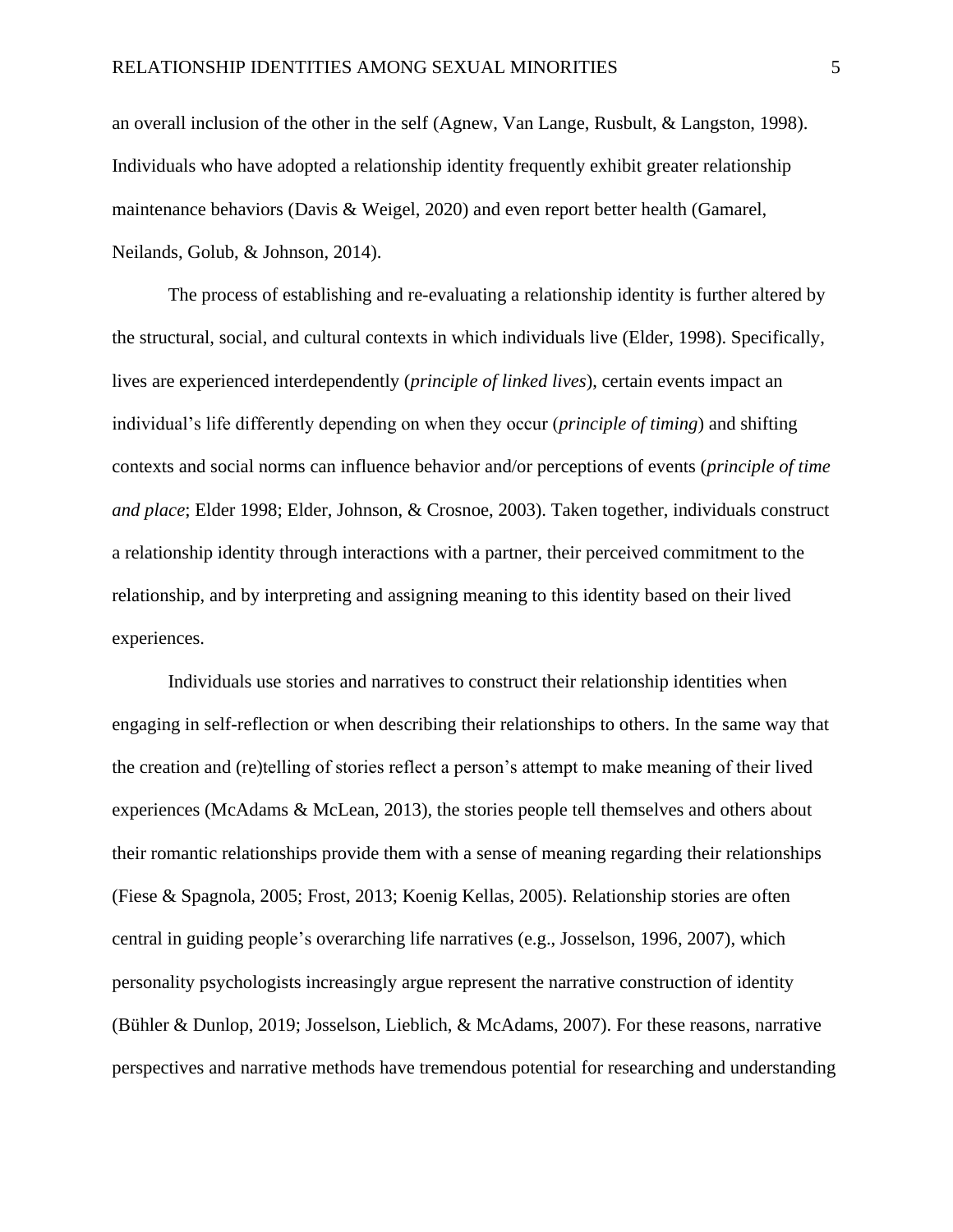the relational nature of identity and experience of self in relational context (Bühler & Dunlop, 2019).

## **LGB Romantic Identities**

The lived experiences of LGB individuals are further informed by experiences unique to their stigmatized minority status. From a minority stress theory perspective, LGB individuals and same-sex couples experience stressors in their daily lives that are not similarly experienced by heterosexual individuals (Meyer, 2003; Meyer & Frost, 2013) or different-sex couples (Neilands, et al., 2020), including prejudice and/or discrimination surrounding same-sex relationships (Frost, 2011, LeBlanc & Frost, 2020; Neilands, et al., 2020), greater relationship stigma (Rosenthal & Starks, 2015), or lack of social support for the couple (Neilands, et al., 2020). These stressors stem from their social position as a member of a disadvantaged minority group, where they also receive less social support and fewer coping resources than their heterosexual counterparts (Meyer, Schwartz, & Frost, 2008), and from being in a same-sex relationship where they experience additional stressors than simply being a sexual minority (LeBlanc et al., 2015). Under this perspective, LGB individuals who experience a major life event, such as being rejected from their family of origin (both personally and by not having their relationship acknowledged), might view a particular relationship as more meaningful and establish an identity surrounding that relationship. In addition to major life events, everyday stressors such as microaggressions could also impact one's relationship identity and subsequent relationship experiences. For instance, having a same-sex partner regularly misclassified in public spaces as a friend rather than as a romantic partner might contribute to a salient relationship identity for a person who wants their relationship to be seen by others.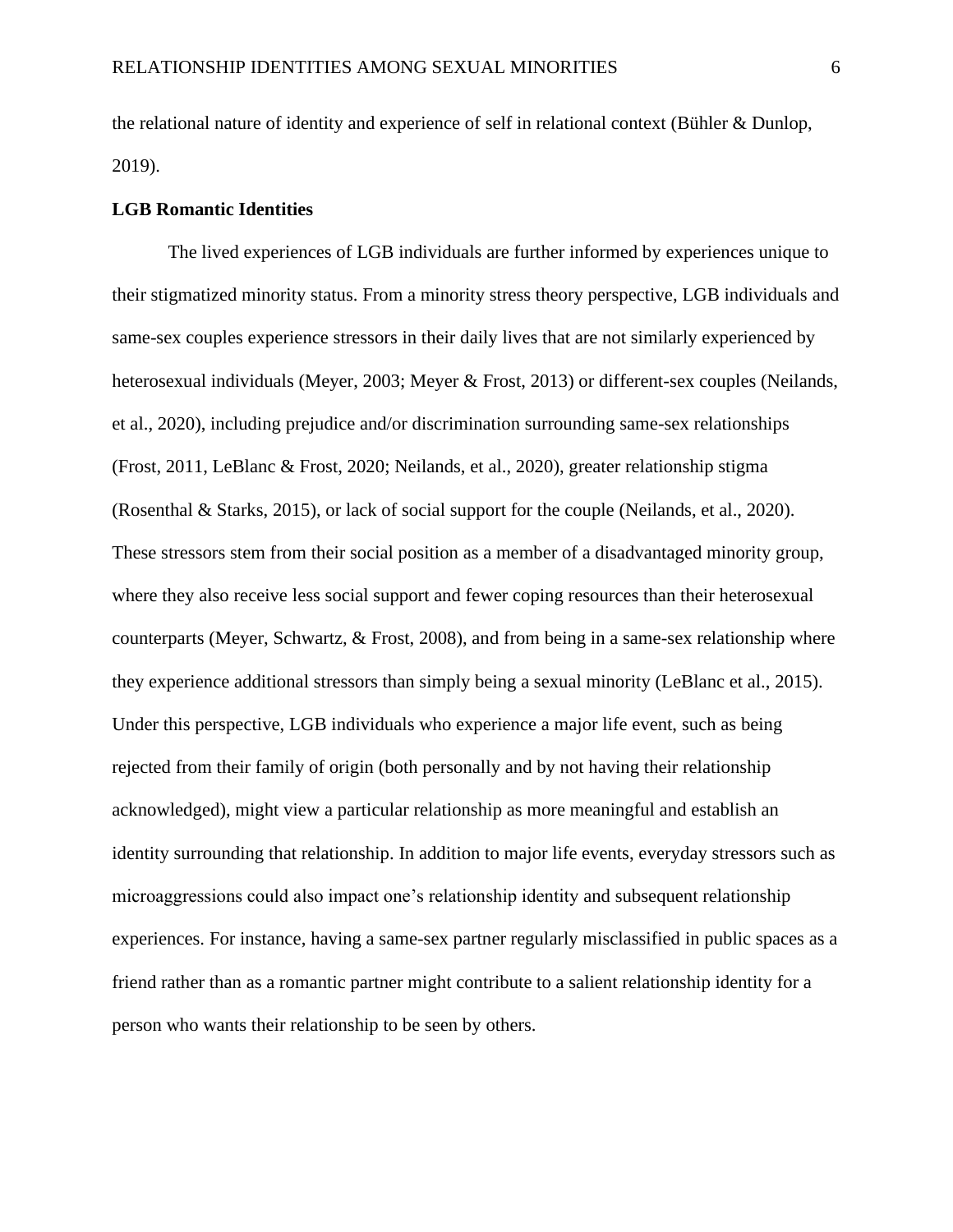Minority stressors are unique to historical time and place, and generational differences likely impact the relationship identities of LGB people. For instance, earlier generations who experienced less visibility in their relationships and received fewer legal protections for these relationships—such as employers offering domestic partner benefits or marriage of same-sex partnerships (Hammack & Cohler, 2011)—may have different relationship identity experiences than those in recent generations whose relationships have been afforded more social and legal recognition and support. Indeed, individuals who perceive that their relationships are more marginalized or stigmatized by those in their social network are less likely to be committed to that relationship (Lehmiller & Agnew, 2007; Rosenthal & Starks, 2015), suggesting that they might also be less likely to have a relationship identity. Conversely, it could also be that the commonalities across relationship development which are similar across generation, such as becoming increasingly more committed to a romantic partner over time (Tran, Judge, & Kashima, 2019), might offset any differences in individual or couple-level minority stress experiences, leading to similar relationship identities regardless of generation.

# **Current Study**

*The Generations Study* was designed to study health and well-being across three generations of LGB individuals. In the context of life history interviews, participants were asked to describe "who you are" or facets of their identity. We identified those who described their identities in terms of a romantic relationship (partner, wife, boyfriend, etc.), examined how they discussed their relationship identities and the narratives they constructed around these relationships, and explored if these discussions of relationship identities differed between generations. This exploratory study addressed the following questions: Who among three diverse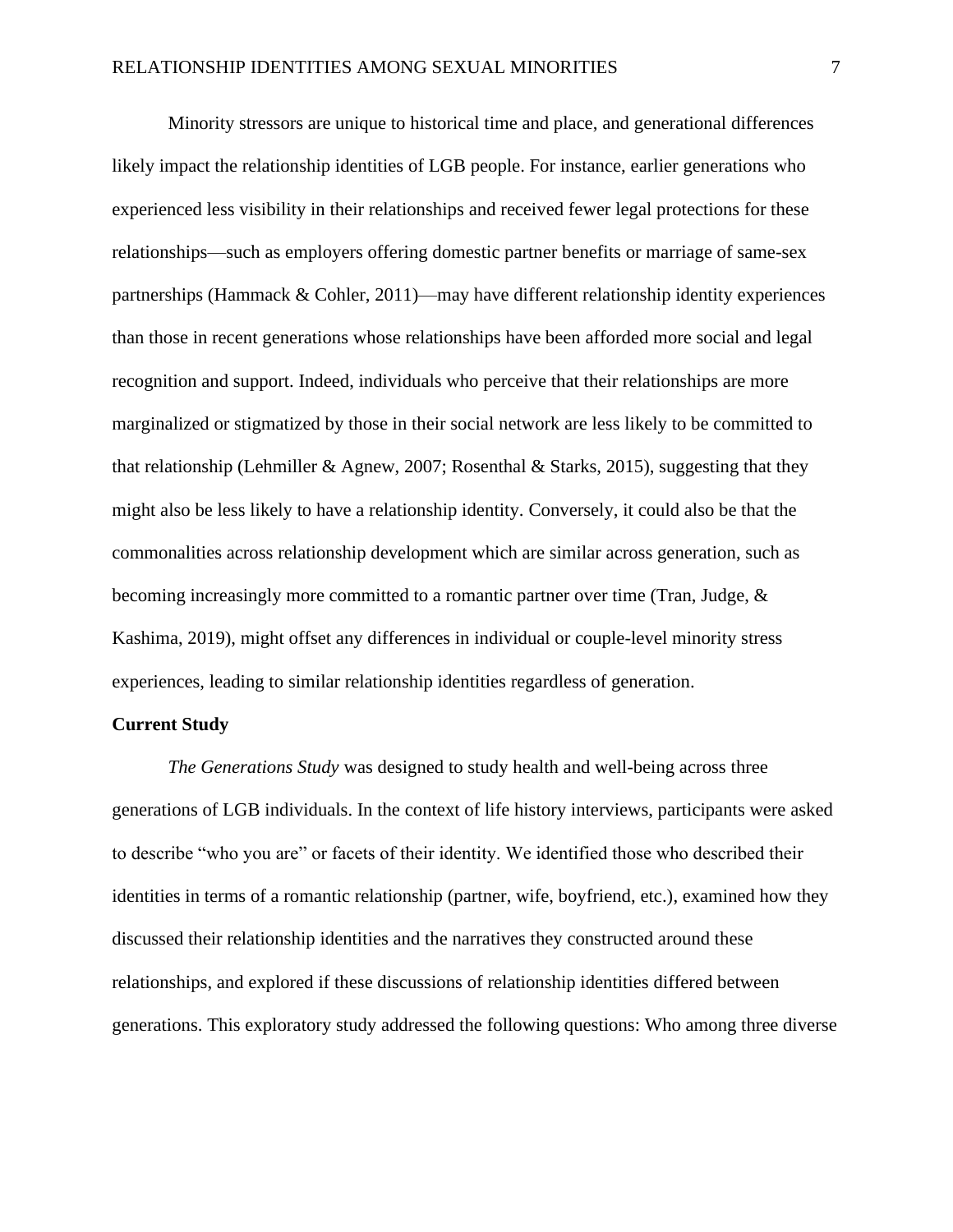LGB generations has a core identity based on a relationship? How are those with a relationship identity talking about their relationships? Are there generational differences in these narratives?

# **Method**

# **Author Positionality**

We acknowledge that our respective positions might contribute to how we interpret the participants' lived experiences. The authorship team is composed of a married cisgender heterosexual White woman in her mid-thirties, a single cisgender lesbian Mexican woman in her twenties, a partnered cisgender gay White man in his early forties, and a married cisgender gay White man in his mid-fifties. The authors collaborated closely as a team to ensure that their interpretations were guided by their collective insight and expertise.

# **Participants and Procedure**

We used qualitative data from *The Generations Study* (*n* = 191), designed to study the health and well-being across three generations of sexual minorities in the United States (Frost, et al., 2019). *The Generations Study* was designed to reflect the experiences of three age cohorts that represented distinct sociohistorical climates for the transition from adolescence to young adulthood, a period crucial to (sexual) identity development (Erikson, 1968; Hammack, 2015). The older cohort (aged 52-59 during data collection in 2015) were adolescents shortly after the Stonewall Inn riots when LGB identities were public for the first time, but during a time when homosexuality was still considered a mental disorder. The middle cohort (aged 34 to 41 in 2015) were adolescents during the height of the HIV/AIDS epidemic and jointly experienced both greater stigma and prejudice due to fear of HIV/AIDS, with associated increasing political activism and community engagement surrounding LGBT issues. Last, the younger cohort (aged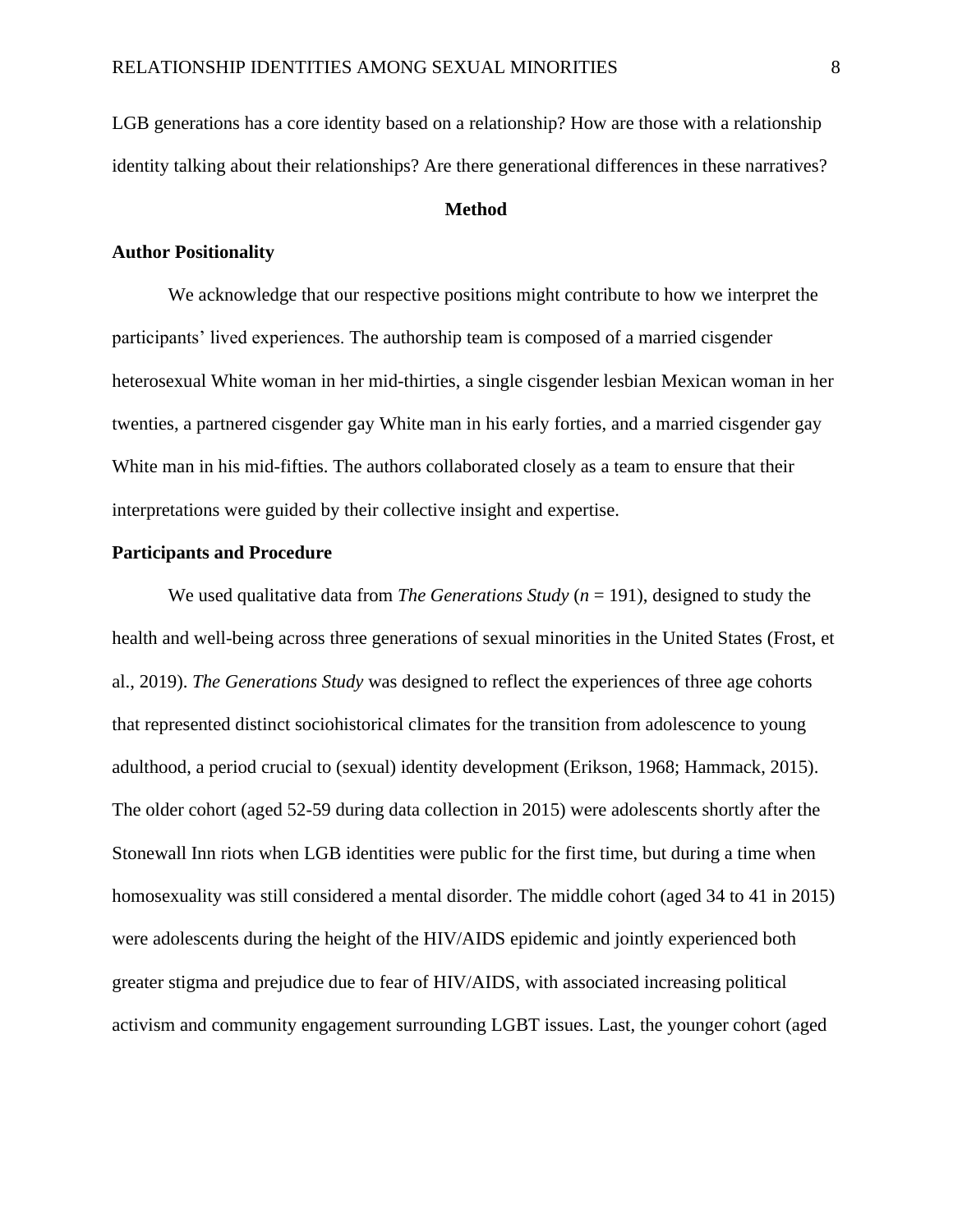18 to 25 in 2015) were adolescents when the public discourse surrounding sexual minorities focused on inclusivity and equality.

Participants were recruited in four regions across the United States: the New York metropolitan area, the San Francisco Bay area, Tucson, Arizona, and Austin, Texas. The sites were selected to represent culturally distinct geographic regions of the U.S. and had a catchment area of 80 miles to include both urban and non-urban locations. Recruitment occurred in venues frequented by sexual minority individuals using a modified targeted nonprobability sample strategy (Meyer, et al., 2008) and through study advertisements placed on social media outlets. In-person venues included, but were not limited to, bars and clubs, restaurants and coffee shops, churches, and parks and other outdoor spaces; online venues included Facebook, Craigslist, local list servs and other websites. Recruitment did not occur in venues which over-represent those with mental health problems (e.g., 12-step programs). Individuals were deemed eligible for participation in the study if they 1) identified as gay, lesbian, or bisexual (although other terms, e.g., pansexual, could be used), 2) were a member of one of the cohorts described above, 3) resided in the U.S. since at least age 10, and 4) completed at least  $5<sup>th</sup>$  grade. Interviews were conducted in English. The study design selected for equivalent numbers of participants across gender, race/ethnic group (White; African American or Black; Latino; Asian American or Asian Pacific Islander; Native American; and multi-racial/ethnic), and the three age cohorts.

Following eligibility screening, participants completed a semi-structured one-on-one in person qualitative interview lasting between 2-3 hours. Drawing from elements of narrative and phenomenological approaches, the interview protocol was open enough to capture lived experiences yet structured with specific content-oriented questions (see Frost et al., 2019 for complete description of the method). As part of the interview, participants completed an identity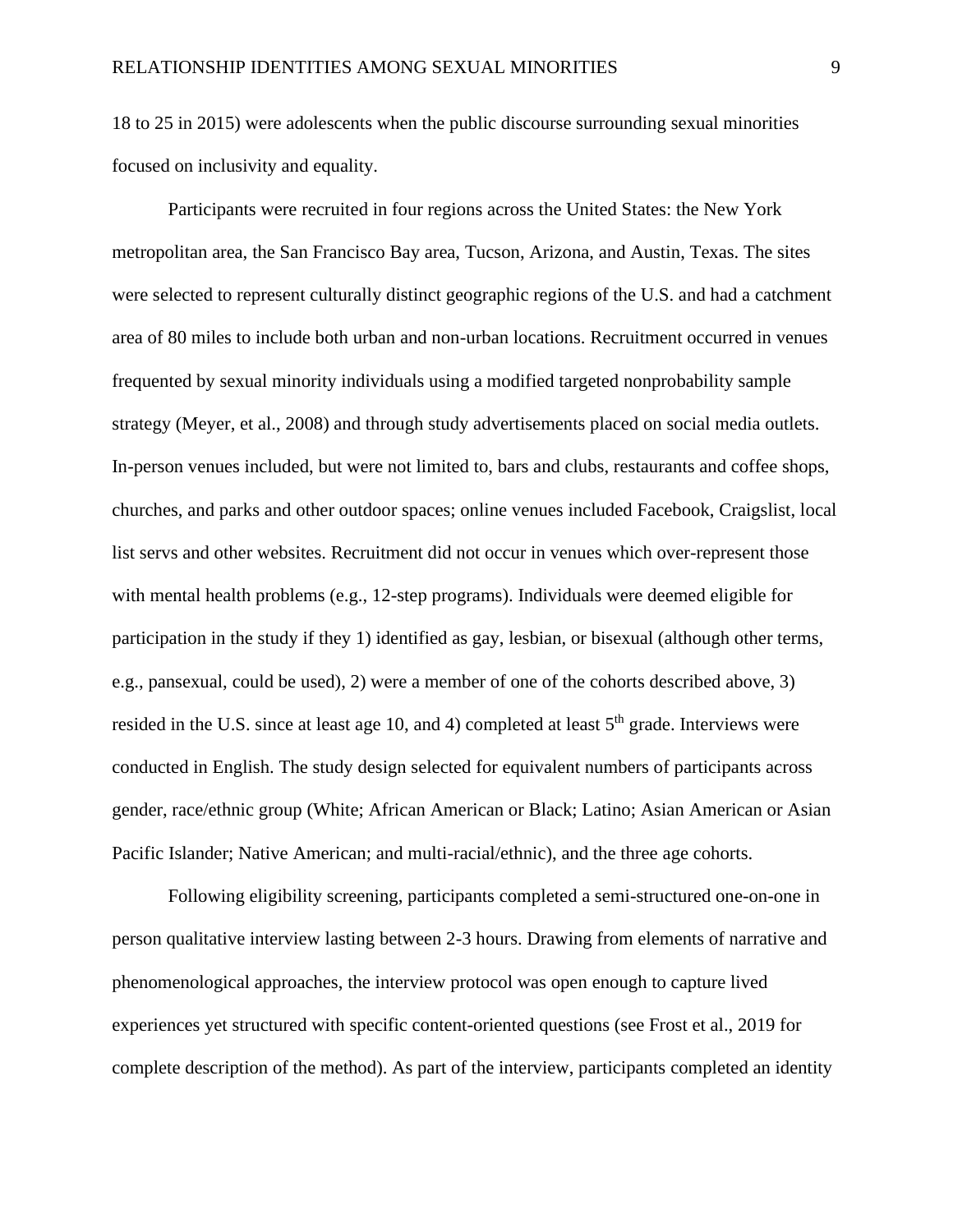map activity to gather information about their social identities. In this section, participants were provided with a piece of paper that was blank except for a circle labeled 'me'. They were asked to "…write down the identities and roles that describe who you are"; follow-up discussion between participants and trained interviewers focused on the identities and labels written on the identity map. The activity was designed to elicit discussions of the participants' racial/ethnic, gender, and sexual identity; additional identities labeled or discussed by participants were unprompted by interviewers. A professional transcription service transcribed the interviews, and they were uploaded to Dedoose Version 8.2.14 software.

# **Analytic Plan**

The current study uses data from the identity map activity and subsequent narrative discussion. Out of the full sample of 191 interviews, we selected all interviews where participants wrote a relationship identity on the identity map (*n* = 33). Participants who labeled themselves as being a 'husband'  $(n = 3)$ , 'wife'  $(n = 6)$ , 'boyfriend'  $(n = 2)$ , 'girlfriend'  $(n = 4)$ , 'lover'  $(n = 11)$ , and 'partner'  $(n = 11)$  were counted as mentioning a relationship identity (note: 4 participants labeled more than one identity, such as partner and husband). We excluded instances where discussions were not about a specific relationship (e.g., the participant identified as 'lover' but discussed being a 'lover of everything and everyone';  $n = 4$ ).

Participants who identified a relationship identity differed from the other participants in *The Generations Study* in several ways. They were more likely to be women ( $\chi^2 = 4.19$ , p = .04), Latino/a ( $\chi^2$  = 5.25, p = .02), have a college education or more ( $\chi^2$  = 11.18, p = .001) and be from the Austin, Texas site ( $\chi^2$  = 4.80, p = .03); they were less likely to have a high school education ( $\chi^2$  = 4.40 p = .04). No other significant differences emerged with regards to generation or sexual identity.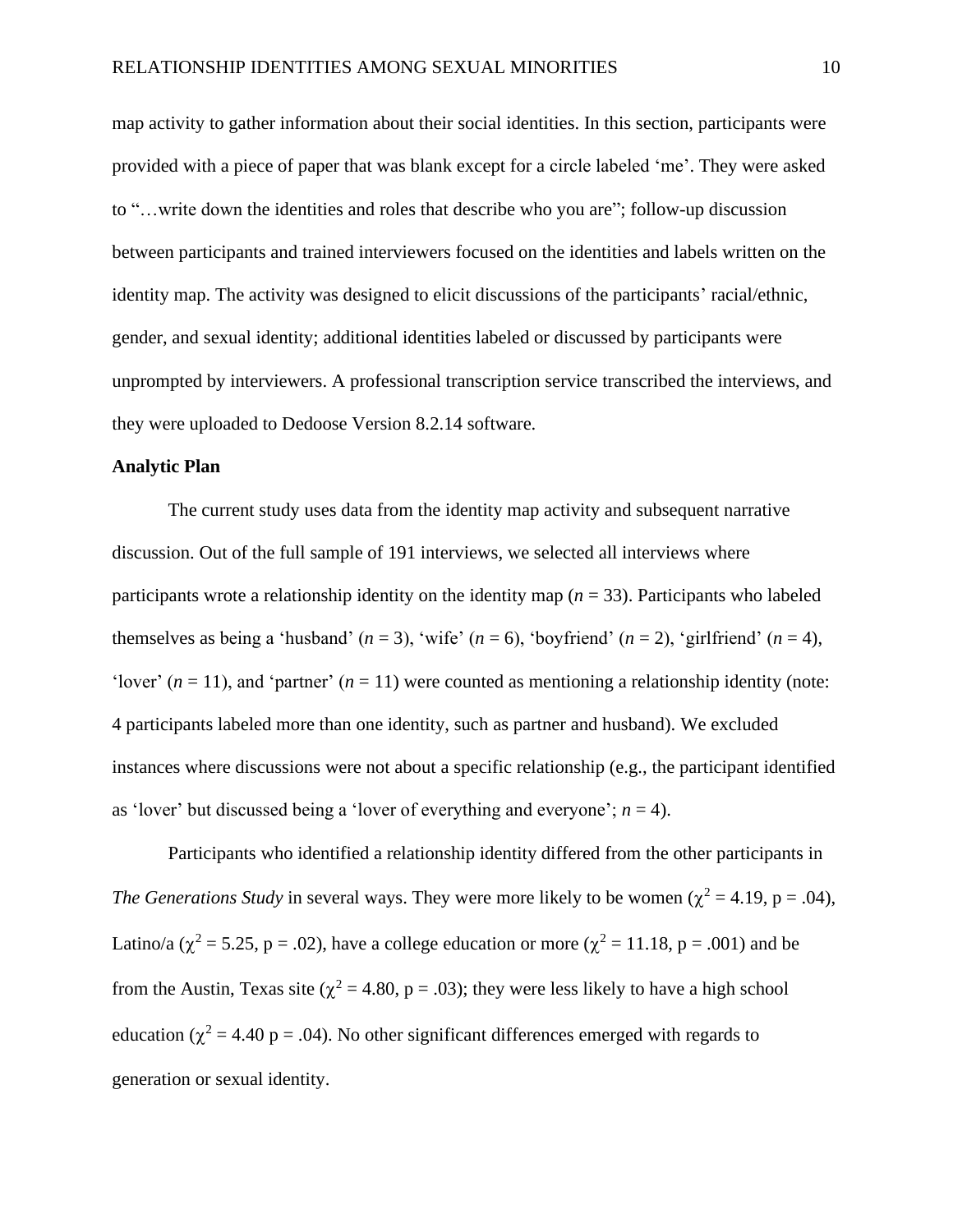Out of the 33 participants who mentioned a relationship identity, trained coders screened interviews for instances where participants discussed their current relationship within this section of the interview (all were in a romantic relationship at the time of the interview). Twenty participants discussed their relationship identity in their narrative whereas 13 participants wrote a relationship identity on the identity map but did not discuss it in detail (see Table 1). Those who mentioned a relationship identity only and those who mentioned and discussed a relationship identity did not significantly differ from each other in terms of their generation, sexual or gender identity, race, education, and location (except for Austin, Texas;  $\chi^2 = 4.08$ , p = .04).

Using consensual qualitative protocol (Hill, et al., 2005), 3 coders representing diverse genders, sexualities, and race/ethnicities generated a codebook. First, we screened all interviews where the participant mentioned a relationship identity and identified all excerpts that referenced a current or past romantic relationship. Second, we established inclusion and exclusion criteria for our analytic sample; we excluded excerpts that discussed general dating preferences (e.g., "I tend to date older men") or vague references to a relationship with no further discussion (e.g., "I am in a loving relationship"). Third, we coded the narrative data on relationships using thematic content analysis (Braun & Clarke, 2006) to elicit themes relevant to relationship identity. The study team open-coded all excerpts to identify initial themes. Lastly, we refined these initial themes through an iterative process of application and adjustment to the excerpts. This process occurred in our biweekly meetings where we built consensus, resolved discrepancies, and reflected on the content. Once we identified qualitative themes, we used Pearson chi-square tests to explore whether the frequency of themes differed between generational cohorts (older cohort vs. middle cohort; older cohort vs. younger cohort; middle cohort vs. younger cohort).

# **Results**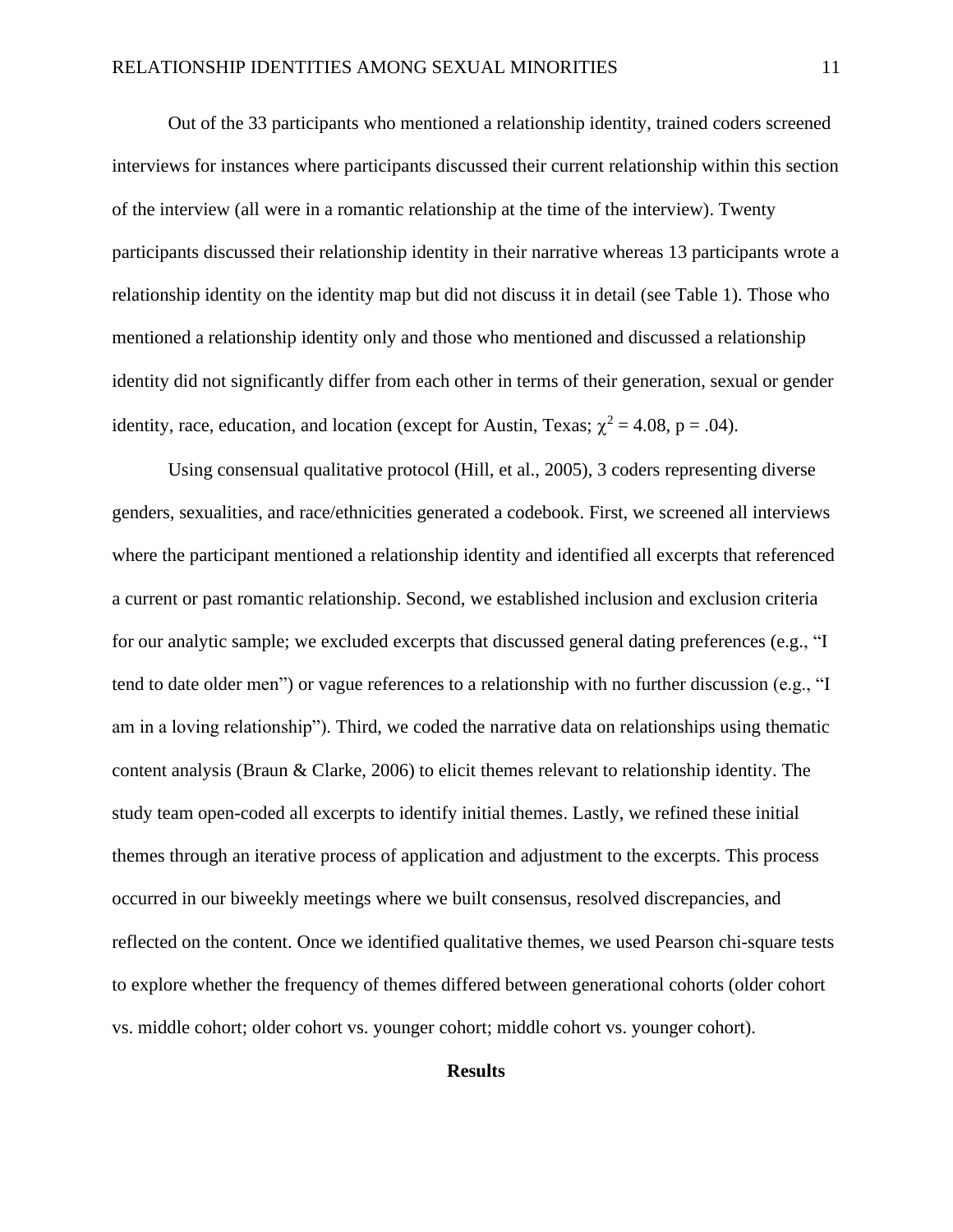In describing their relationship identities, two themes emerged: 1) negotiation of a relationship identity with other identities, such as gender or race/ethnicity (42 excerpts from 15 participants), and 2) negotiating being visible or invisible within the lesbian, gay, or bisexual community and/or at the societal level (34 excerpts from 13 participants).

**Negotiation of identities.** Fifteen participants described negotiating a relationship identity with other salient identities: race/ethnic identity, gender identity, sexual identity, and social class. Participants across all cohorts framed these discussions by describing how their other identities shaped their experiences in a current relationship, a few juxtaposed identity negotiations within their current relationship with similar negotiations in past relationships. Although we did not find statistical differences in the frequency of the negotiation of identities theme between older and middle cohort ( $\chi^2$  = 0.14, p = .71), between the older and younger cohort ( $\chi^2$  = 0.35, p = .55) or between the middle and younger cohort ( $\chi^2$  = 0.07, p = .80), this theme was most common among the older cohort (46 % of excerpts), and least common among the younger cohort (17% of excerpts; 37% of excerpts were from the middle cohort).

*Race/ethnic identities* were often intertwined with romantic identities and served as a source of possible tension or comfort for participants  $(n = 6)$ . Discussions of tension occurred primarily among participants of color whose partners were white. In these instances, their experiences navigating the world as a person of color were distinct from, and often not understood, by their partners. A Latina lesbian wife from the middle cohort (ID: 4010) stated:

"[My wife] is white. There's times that I'm just—and [my wife] gets a lot of things, but there are times that she's just not gonna understand. Her white privilege blinds her to a lot. It's like I do keep a lot of stuff from her in terms of microaggressions that I experience. Sometimes she'll really see it, and other times she's, like, "Yeah, but—" She plays devil's advocate. I'm,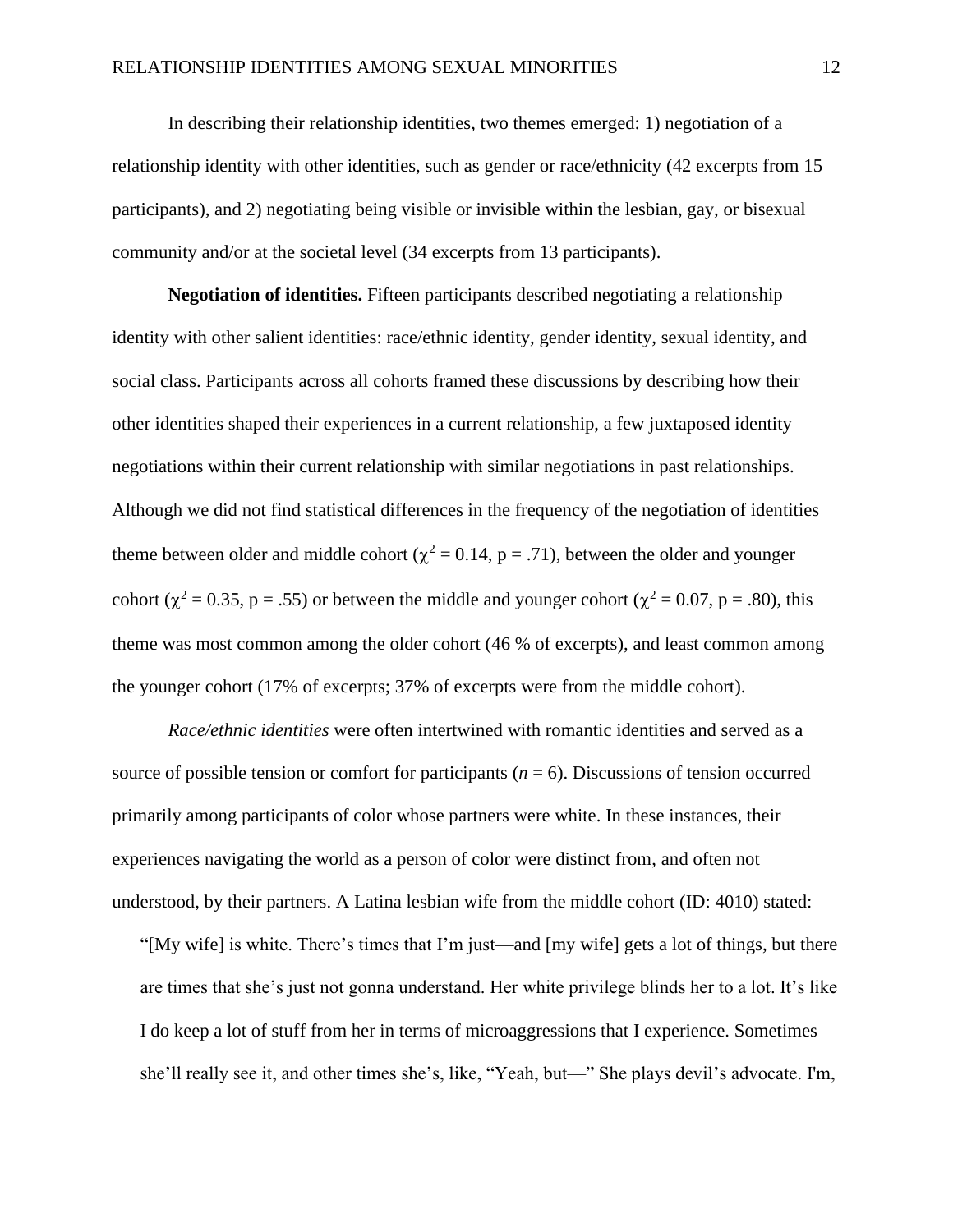like, "The devil doesn't need a fucking advocate. Honestly, the privilege is—it's not whether or not this was racism was the true motivation of this person being an asshole. Your privilege comes in and that someone can be an asshole to you, and you don't automatically wonder if it's because you're brown. Okay? The real motivation behind it is not the point." She's, like, "Oh, yeah, but I just don't want you to get stuck in this place of anger." I'm, like, "It is not your job to tell me how to deal with racism." [Laughter]. Like, "You are the most illequipped person to tell me how to deal with racism."

For this participant, her wife did not understand her experiences as a person of color. Similarly, a Latino gay husband from the middle cohort (ID: 4028) said:

"It's been very hard for him to understand why I haven't come out earlier to my family. Then that goes, of course, I respond, 'Well, being Latino in a certain broader—being gay in a broader Latino Colombian community I think you're afraid of what people are going to say. What people are going to think...".

This participant described feeling misunderstood by his husband in his decision to delay coming out to his family. Alternatively, some participants who shared similar racial/ethnic backgrounds with their partners described their racial/ethnic identities as a source of comfort in their relationships. A multiracial bisexual girlfriend from the younger cohort (ID: 4047) stated:

"The girl that I'm dating now is mixed race as well, white and Hispanic. That's nice to share that experience with her."

In a few instances, participants mentioned actively seeking a partner with a similar racial/ethnic identity to share experiences. An Asian queer woman partner from the middle cohort (ID: 4125), said: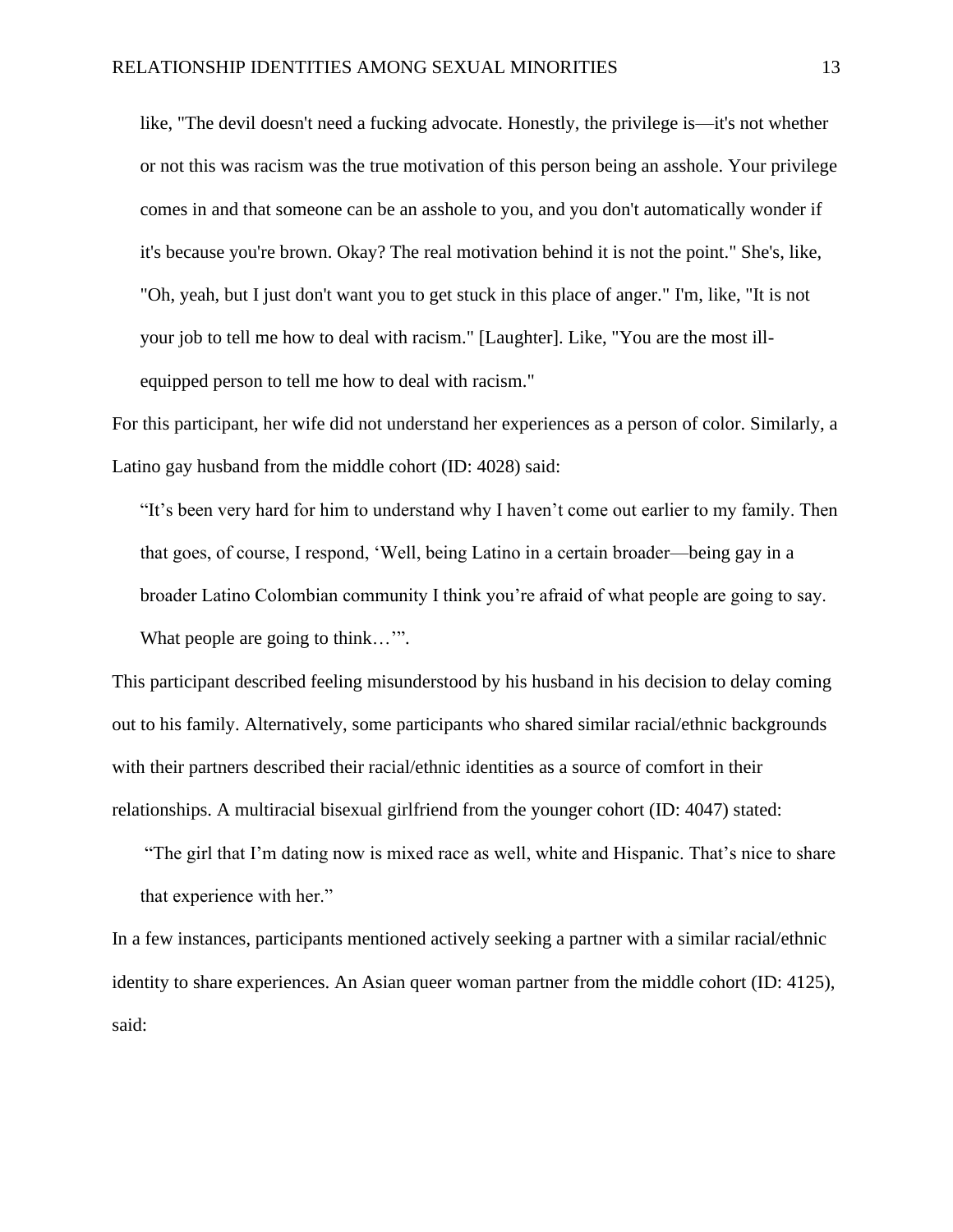"When I went to Michigan I knew I was very clear that any relationship I had… moving forward would be with a person of color. I was really invested in that.... Now I'm in a biracial relationship still but we are both people of color and have a shared experience in that way. I think that is a big part of what makes us so attuned to one another." In these narratives, both participants highlight the comfort provided by sharing similar racial/ethnic experiences with their romantic partner.

*Gender identities* were negotiated with romantic identities primarily from women's narratives  $(n = 8)$ . These discussions described how, as a couple, they were gendered by others in ways that were inconsistent with how they understand themselves and their partners. In describing her girlfriend, a Latina bisexual girlfriend from the younger cohort (ID: 4065) stated:

"They expect that she's the masculine one in the relationship. She dresses kind of like a guy, and she has really short hair, so they just assume that she's masculine altogether, like she may have looked masculine, but she's not personality-wise. They see me as being the submissive one or whatever in that relationship."

For this woman, and many other women in the sample, their same-sex relationship was gendered by others in ways that differed from their own perceptions. A white lesbian partner and wife from the older cohort (ID: 156) said:

"[My wife] is very butch in appearance. She's also very charismatic. In the lesbian world people frequently thought of me as '[My wife]'s partner' but couldn't remember my name because I'm white and I'm a fem. [My wife] was much more—she has a louder personality than I do."

In this instance, she goes beyond discussing how their relationship is gendered by others and describes how this process makes her invisible except as a partner.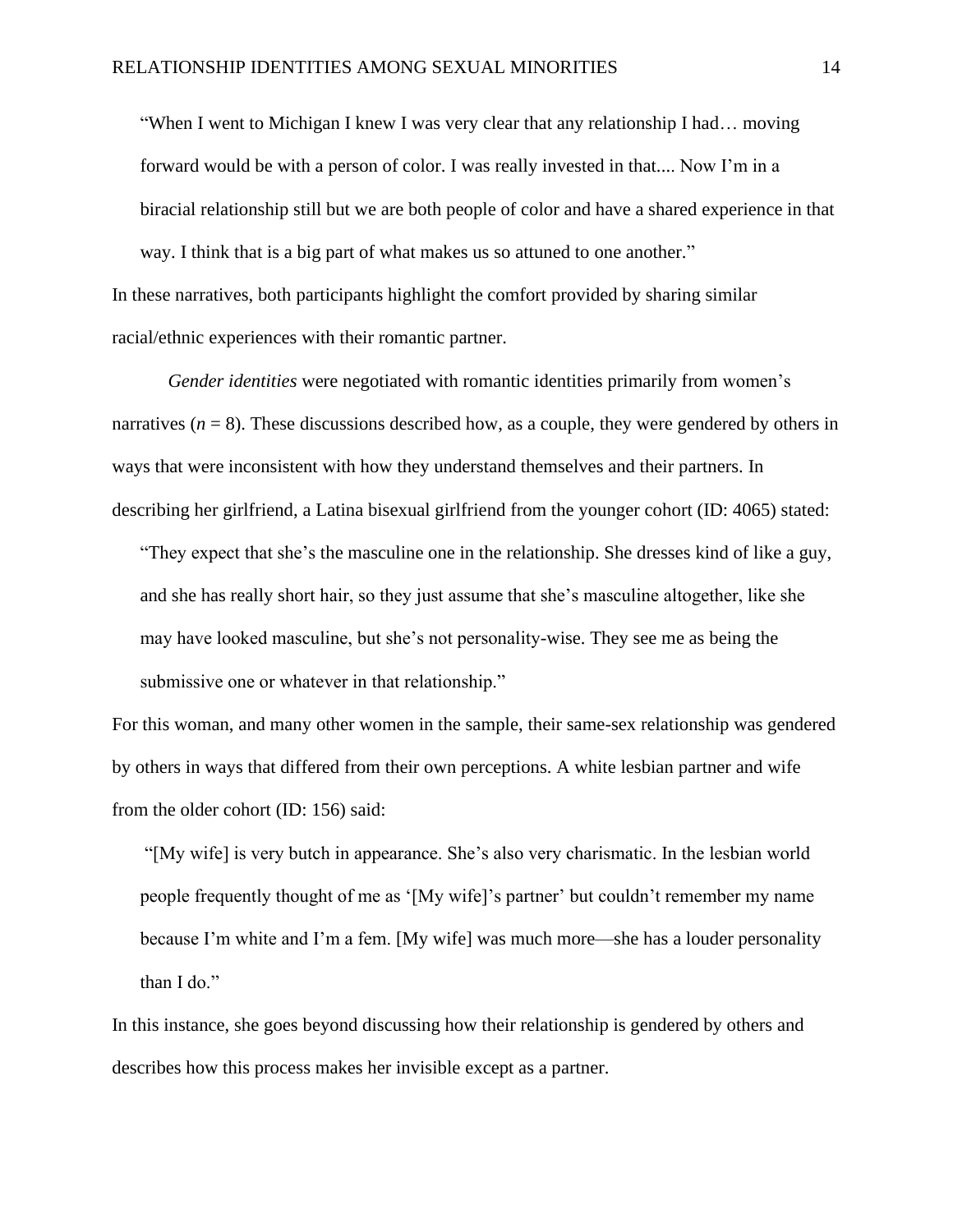*Sexual identities* were often described as ways of signalizing a relationship identity, either correctly or incorrectly  $(n = 6)$ . A white gay man and lover from the older cohort (ID: 4053) described how he used his current relationship to explicitly disclose a sexual identity:

"Once I got into my current relationship that became a way that I defined my gay identity. A lot of expressing myself was expressing that we were a couple. Whenever there was an opportunity to introduce myself, there would usually be an opportunity, at the same time, to say and this is my partner. That was a way of saying I am gay."

Similarly, a multiracial bisexual woman partner from the younger cohort (ID: 4008) echoed a way that others used her current relationship to make assumptions about her sexual identity, although the assumed identity differed from her reality:

"When I say my partner, the first assumption is, 'Okay, you're a lesbian. Easy. I've got you in a box. You good? I don't have to worry about it.' As soon as you start saying you're bisexual, it becomes a Katy Perry song. People think of you as—a lot of the associations that go with it are that you're slutty, or that you're experimenting, or that you're greedy and you can't pick."

In this instance, others mistakenly assigned her a lesbian sexual identity when she disclosed a same-sex relationship, and, once her sexual identity was disclosed, she encountered biphobia.

Within relationships, discordant sexual identities could also be a source of relationship tension for participants. Several participants discussed how endorsing a bisexual identity caused issues within their relationship. Indeed, a Latina bisexual girlfriend from the younger cohort (ID: 2015) said:

"I only ever regret saying it [disclosing a bisexual identity] to my current boyfriend, but it's only because he wants me to prove it. It just starts arguments every time..."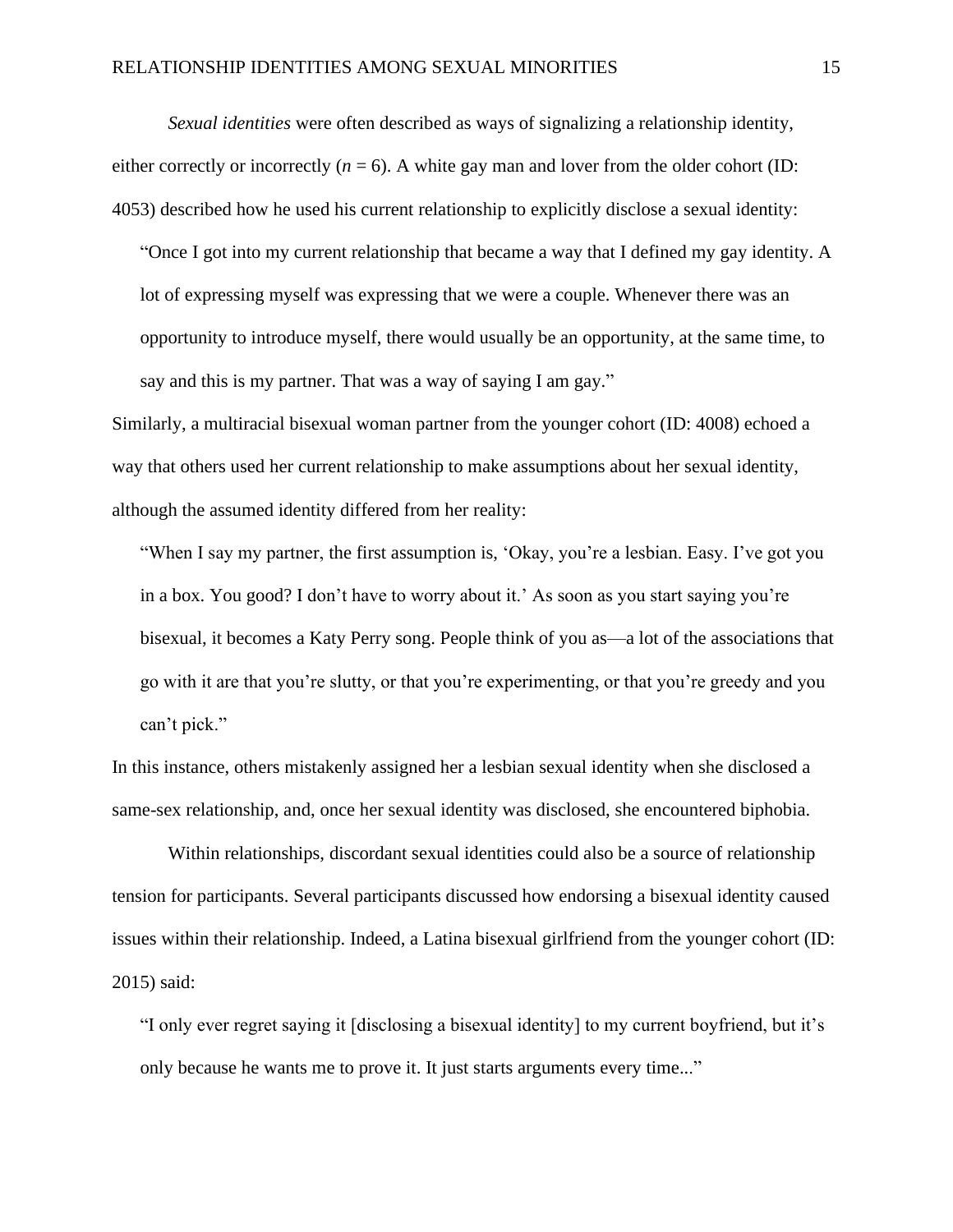Such conversations were not exclusive to participants who identified as bisexual; those with a history of mixed-sex relationships faced similar issues:

"Because I have a history of being with men and I'm not close to men—like I know [my partner] was always worried that I really wanted to be with a man..."

In this instance, a white lesbian partner and wife from the older cohort (ID: 156) discussed how, even though she identified as a lesbian, her prior experience with men caused relationship tension.

*Social class* operated within the context of the relationship for 3 participants—both family-of-origin experiences with class and current class membership. A white gay man and lover from the older cohort (ID: 4053) said:

"One of my frictions that I have with my husband and his family is—my family is from poor origins, and his family, they're more, I would say, solidly middle class, though they imagine themselves as being upper middle class. They really have a certain affection for that that I really bristle against."

In another example, a white queer woman lover and partner from the older cohort (ID: 2151) expanded on class differences and how these differences created tension within her relationship:

"One of the struggles we've had back and forth is about what do I pay for, what does she pay for? I have so much more money is what it feels like to me. We've had big fights about like we went on vacation to Cape Cod. I was like, "I'm not gonna go with you unless you let me pay for the cabin we're staying in cuz it doesn't make sense. I know you're just putting shit on credit cards." It's just been a big struggle. We both feel like there's nowhere to turn for that stuff. We don't know how to get support with it or help with it."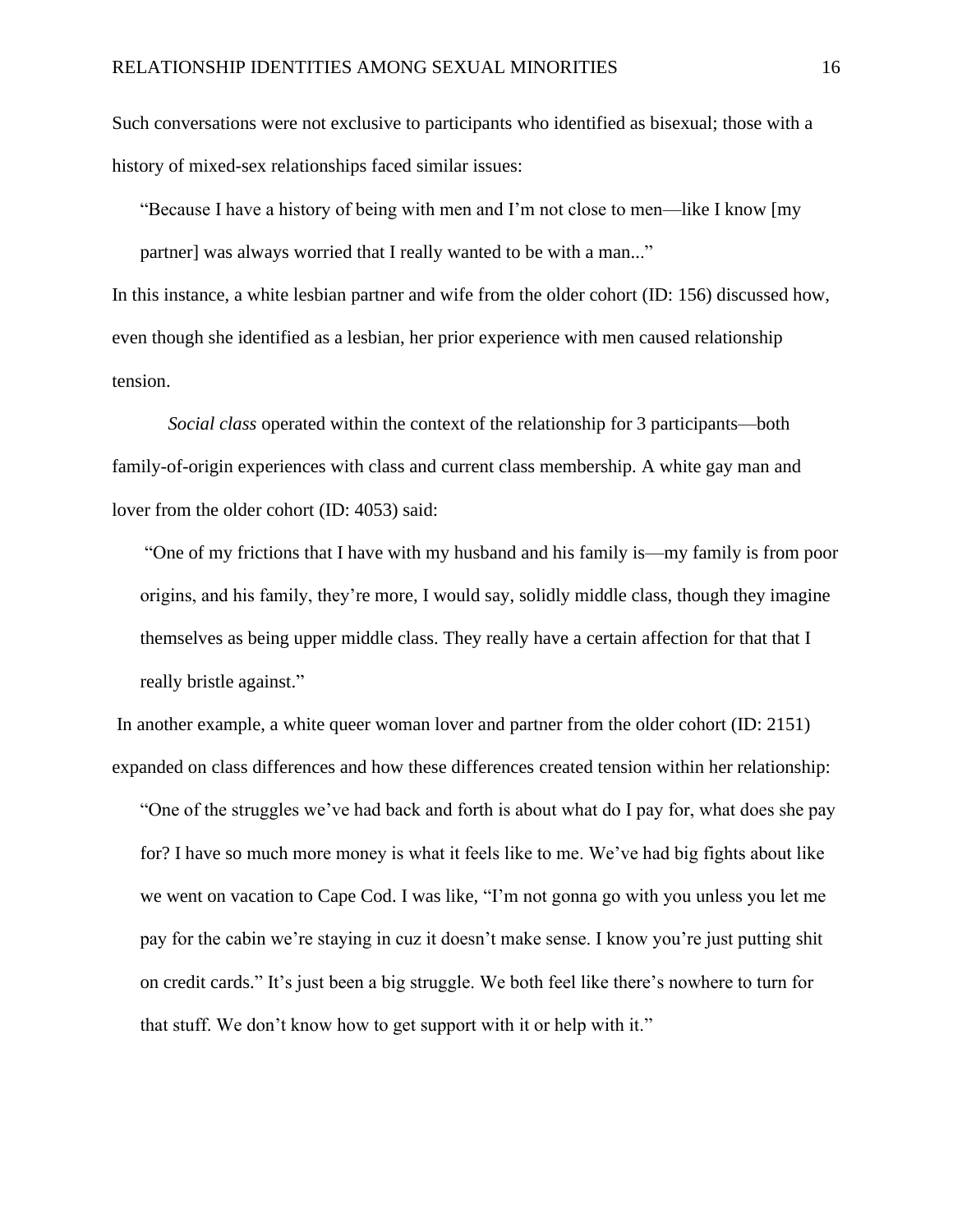Both examples illustrated how class differences between partners—either in the past or current relationship—could be a source of ongoing relationship tension.

**(In)visibility.** Thirteen participants discussed how their relationship identities made them feel visible or exposed – and/or invisible or ignored – by society; we did not find statistical differences in the frequency of the (in)visibility theme between older and middle cohort ( $\chi^2$  = 1.35, p = .25), between the older and younger cohort ( $\chi^2$  = 0.06, p = .81) or between the middle and younger cohort ( $\chi^2 = 0.62$ , p = .43). Yet, this theme was most common in the middle cohort (56% of excerpts) compared to the younger (20%) or older (25%) cohorts.

*(In)visibility in society.* Three participants described being visible in society in both positive and negative ways whereas 7 participants discussed feeling that their relationship was being ignored or misunderstood by people in society. A white lesbian partner in the middle cohort (ID: 4025) described:

"My partner and I went to a Dwight Yoakam show recently in [town], which was just outside of [city]. We were dancing and there were people that were like, "Oh it's great." They went out of their way to tell us how great it was. Which was just as strange. As some of the good ol' boys that were probably standing around and not enjoying it as much. Or maybe they were because we were two women."

While this participant described feeling positively seen in her relationship by other people, other participants described feeling too visible in their relationship and, in 1 instance, unsafe. A Latina lesbian wife from the middle cohort (ID: 4013) said:

"I feel like no one thinks twice when they see—or at least the places we go. No one thinks twice when they see two girls holding hands... I'm still a very cautious person 'cause I know there's a lot of hatred in the world. If it's late at night and we're walking on the streets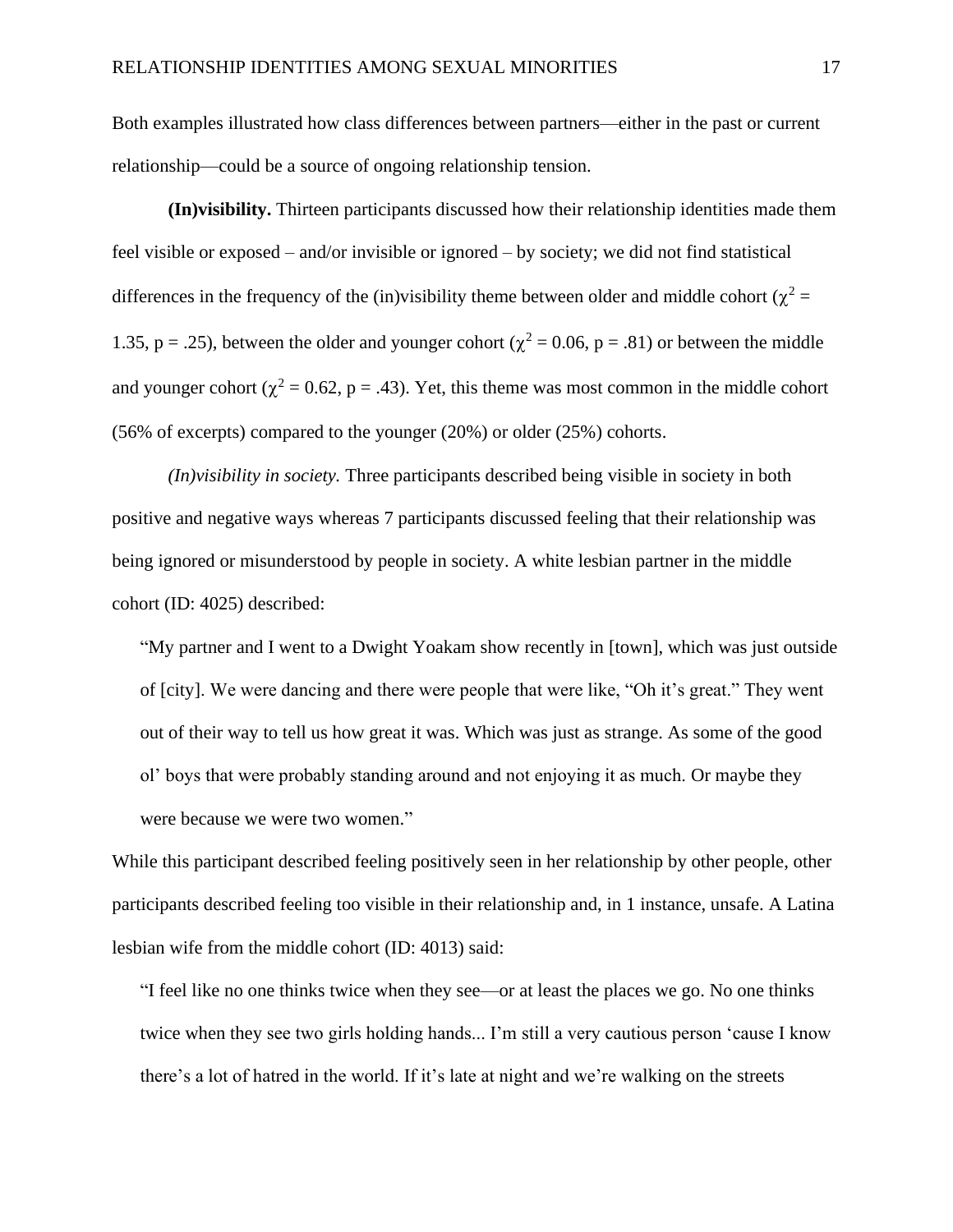downtown, it drives my wife crazy because she would just not care. I'm still really conscious, and some of that has to do with gay hate crimes…depending on where I'm at, the time of the day, the type of crowd, if people are drunk, I may not be as affectionate."

For this participant, being visible with her wife in some public settings makes her feel unsafe.

The narratives discussing invisibility in society frequently involved participants feeling that their relationship was not acknowledged or respected by others. For instance, a Latina lesbian wife from the middle cohort (ID: 4013) stated:

"We did a vodka tour, and there was—I love meeting new people. There was a big group of guys that were on a work trip and they were really cool to hang out, but then you have that one guy that just doesn't take your marriage as seriously. If we were a man and a woman, they would never hit on the other person in front of them."

This lack of respect and acknowledgement for their relationship was common in many narratives provided by our female participants. Taken together, most of the women's narratives for (in)visibility in society frequently outlined the ways their same-sex relationships were sexualized and sometimes idealized by heterosexual men. As in this example, women often expressed in their narratives that heterosexual men were disrespectful to their relationship by attempting to flirt with their partner or with them. Or, as in the first narrative, the women in our sample would reference how heterosexual men might be enjoying their same-sex relationship.

Notably, when the few men in our sample discussed their relationships in society, they either mentioned that their relationships were commonly ignored by others or not viewed as being a problem. A Black gay boyfriend from the older cohort (ID: 294) simply stated:

"Me and my boyfriend would be in a bar, nobody likely pays us that much attention."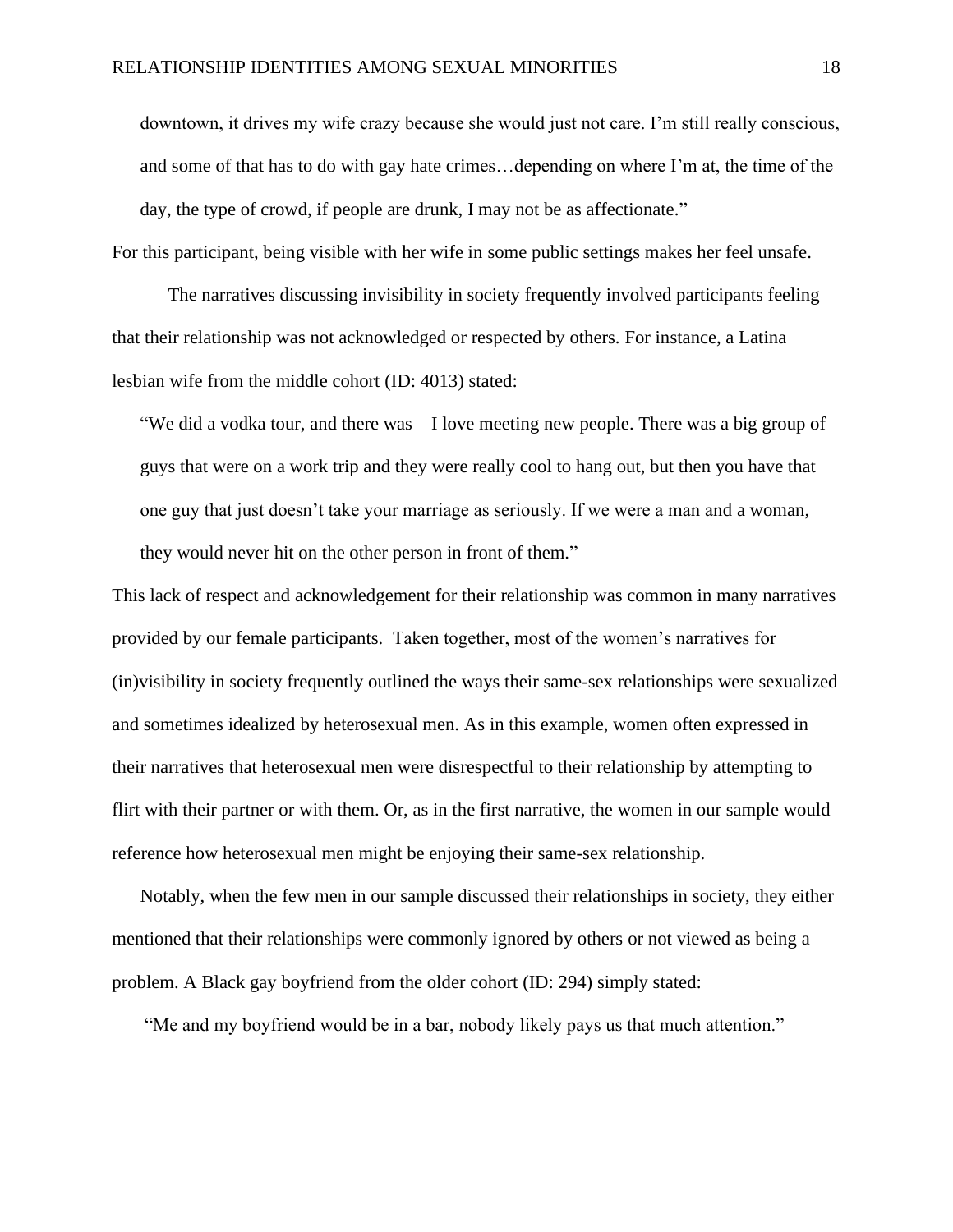*Invisible within the LGB community.* Six participants who mentioned a relationship identity reported feeling invisible within the lesbian, gay, or bisexual community. Several of these narratives described feeling like they, as a couple, no longer shared common interests with those in the broader LGB community. For instance, a multiracial bisexual woman and wife from the middle cohort (ID: 1187) stated:

"I feel like my wife and I, we don't really go out or do anything. We don't go to Pride together… my impression of the [LGBT] culture, when I've gone to clubs or something that is it's not the family friendly culture for the most part. You're surrounded by drinking and hooking up. I haven't found people in the [LGBT] community that we relate to and connect to. It's just not really a part of our life in that way."

In this instance, she felt disconnected from the LGBT community because she had a wife and children and felt that the community activities did not reflect or include those identities and roles.

Other participants described how they felt invisible within the LGB community because their relationship identity and other identities were not respected. One Latina pansexual woman lover from the middle cohort (ID: 295) described participating in a 'women of color in conflict and collaboration group' that consisted primarily of queer participants:

"Because my partner and I had gotten married, to get him immigration… I felt very judged. It was like they assumed that I was hetero. Because I'm lighter-skinned, so they assumed—but I wasn't lighter than everybody there. It was like I felt like I was constructed by them as whiter, not as Latina, and not queer. It was a very alienating space because they weren't nice."

In this example, she felt invisible in part because her relationship identity was not acknowledged within the LGB community, but also because her other salient identities were not acknowledged.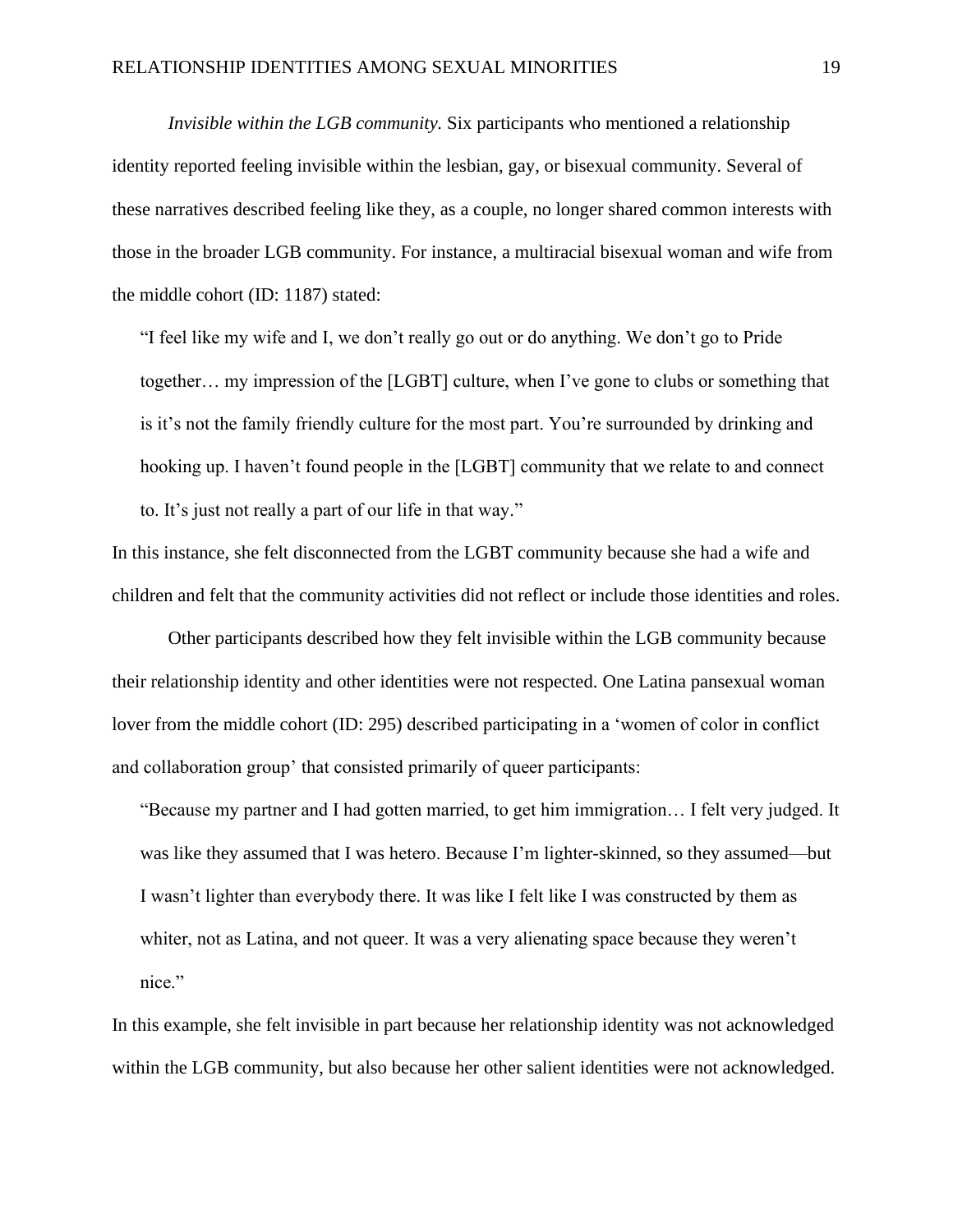## **Discussion**

In this exploratory study, we examined relationship identities in a diverse U.S. sample of LGB adults across three generations. Two primary themes emerged: negotiating identities and (in)visibility. Together these themes suggest that relationships are central to personal identity, especially in situations where partners must negotiate differences (or, in a few cases, similarities) among other salient personal identities, and in situations where their couple status is pronounced or even at odds with larger social and community norms.

An intersectionality perspective indicates that individuals have multiple identities through which they engage with society (Choo & Ferree, 2010) and we found evidence that relationship identities are salient for all generations when the couple relationship prompts awareness of differences within other social relationships—or across linked lives—with respect to other identities: racial/ethnic, gender, sexual, and social class. For instance, partnering with a differentsex partner led some participants to feel excluded from LGB spaces, but also feel that their sexual identity was not acknowledged or respected by a romantic partner or in the broader society. Indeed, bisexuality is often negatively associated with social wellbeing due to biphobia in LGB communities (Kertzner, Meyer, Frost, & Stirratt, 2010); at the same time, those with a bisexual identity in a different-sex relationship face the erasure of their identity because they are presumed to be heterosexual by society (Maimon, Sanchez, Albuja, & Howansky, 2019). While scholars highlight the need for more intersectional scholarship on LGB-parent families (Few-Demo, Humble, Curran, & Lloyd, 2016), we recommend that relationship scholars also consider relationship identities when adopting an intersectional framework.

We also found that relationship identities are informed by interactions with others in community settings. Our participants frequently mentioned couple-level minority stressors (Frost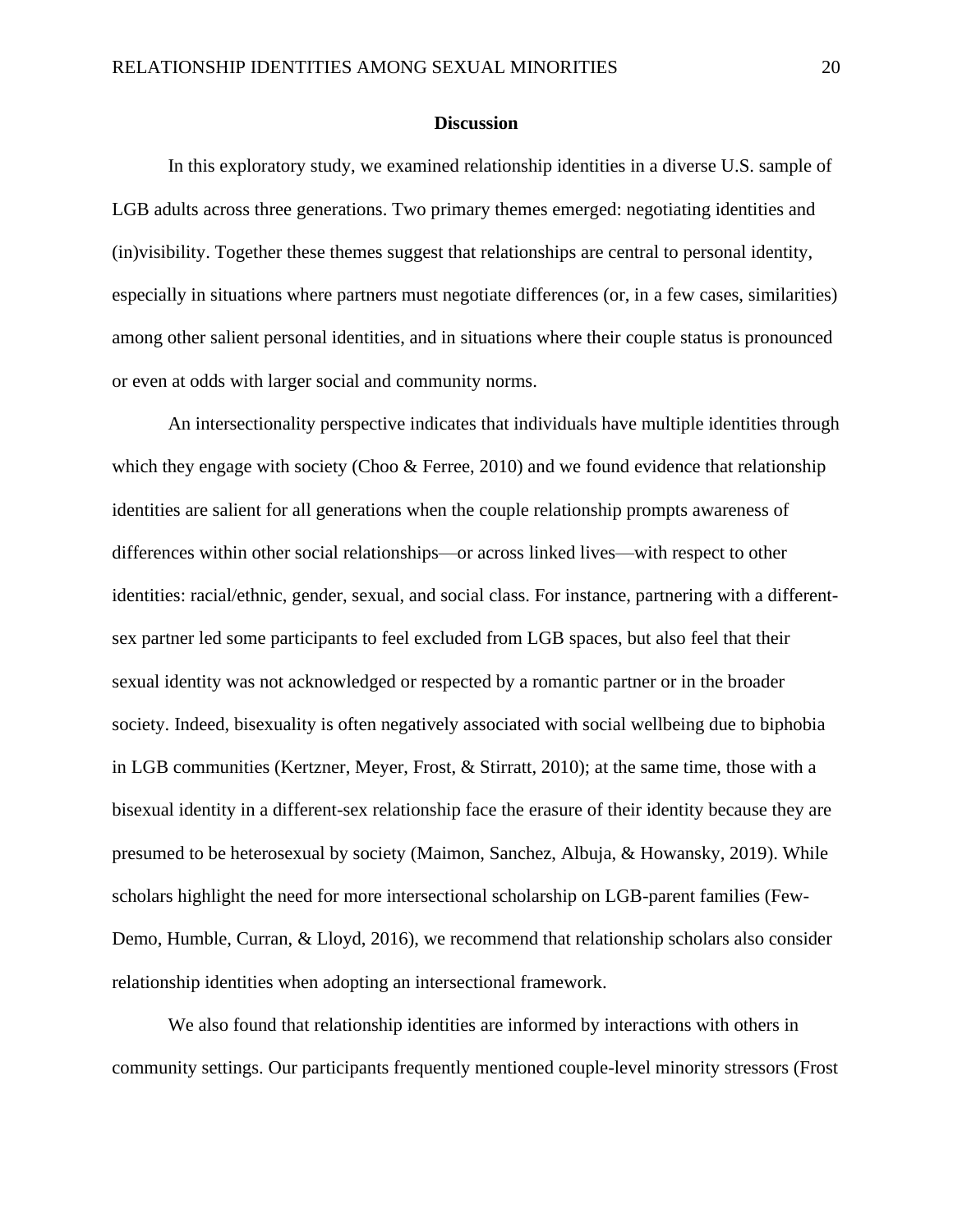et al., 2018; Neilands, et al., 2020), particularly stigma, in these everyday interactions; participants often did not feel seen as a couple, or, in instances where they mentioned feeling seen, discussed a heightened awareness of others who may or may not react negatively to their relationship. Past studies have linked experiences of stigma with negative relationship outcomes, particularly for internalized stigma (e.g., Doyle & Molix, 2015), such as lower-relationship quality (Feinstein, McConnell, Dyar, Mustanski, & Newcomb, 2018; Rostosky & Riggle, 2017a) and difficulty establishing intimacy (Frost, 2011), suggesting that being devalued as a couple could have important implications for a couple's relationship dynamics. Interestingly, participants across all generations described experiences navigating their relationship publicly, suggesting that, despite an increasing acceptance of same-sex couples and greater access to legal rights and protections (Hammack & Cohler, 2011), experiences with stigma persist.

Because relationship identities are grounded in an individual's thinking about themselves in the context of their relationship (Agnew, et al., 1998), it is not surprising that subgroups who construct a sense of self that is more relational (e.g., women; Marshall, 2010) or one that emphasizes a collective community (e.g., Latina/o; Campos & Kim, 2017) were more likely to mention a relationship identity than others. In Austin, Texas, the legalization of marriage between same-sex couples was a topic of national discourse during the time of data collection in 2015 (*Obergefell v. Hodges*, 2015). Marriage between same-sex couples was already legal in the other locations: Arizona since 2014 (*Connolly v. Jeanes*, 2014; *Majors v. Horne*, 2014), New York since 2011 (*Marriage Equality Act*, 2011), and California since 2013 (when the ruling *Hollingsworth v. Perry*, 2010 went into effect; marriage for same-sex couples was briefly legalized in 2008 under *In re Marriage Cases 43 Cal. 4th 757*, 2008). Perhaps the national discourse contributed to more awareness surrounding these participants' relationships and greater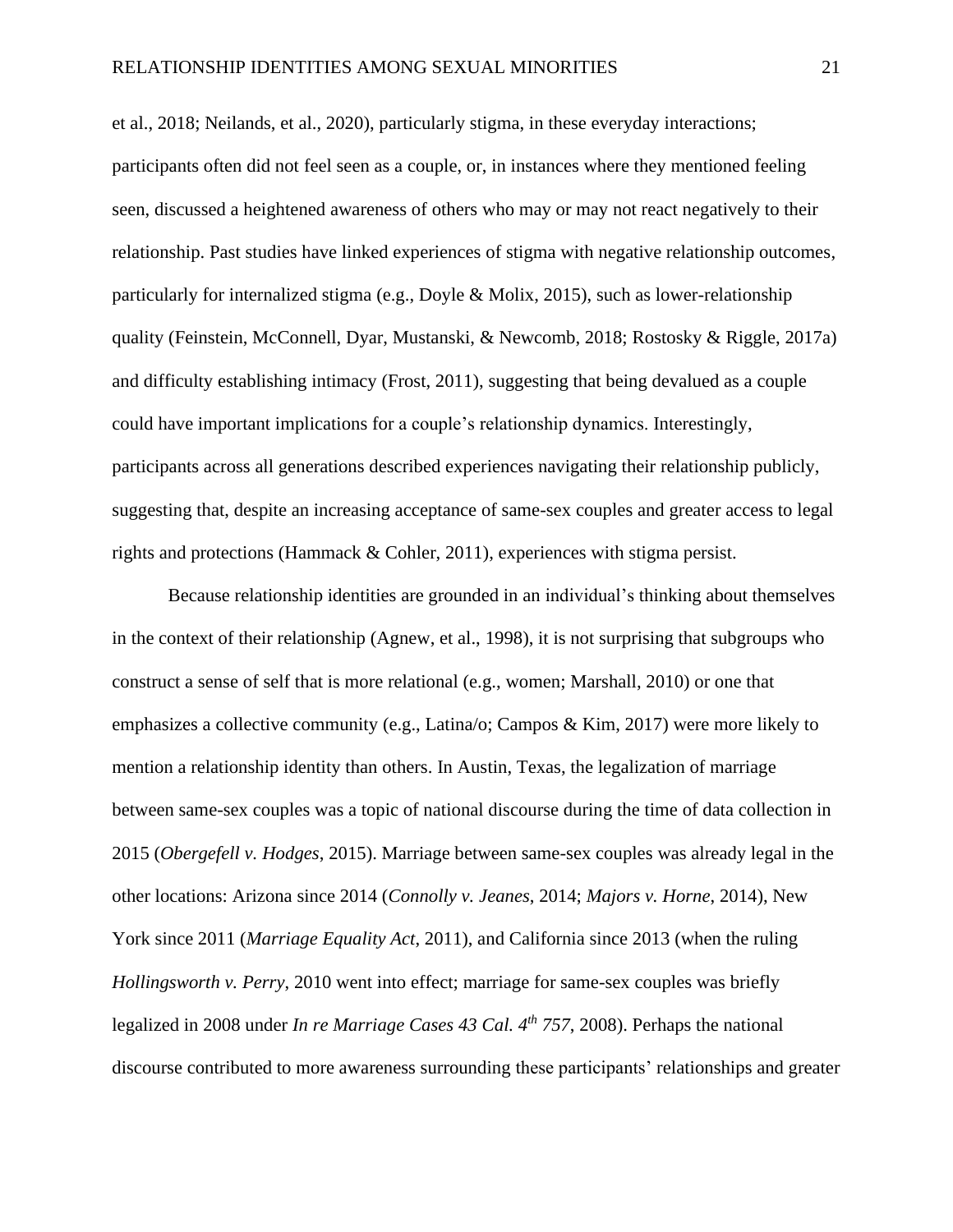reflection on the meaning behind a relationship identity for these Texans. Further, participants with higher education were more likely to report and discuss relationship identities, which is consistent with the finding that educational attainment is positively linked with marital expectations and rates (Lesthaeghe, 2010).

Our study is novel in identifying relationships as a salient identity component for some LGB people and contributes to understanding the experiences of people for whom their relationship is central to personal identity. However, we acknowledge some limitations. Relationship identities were not prompted by interviewers, and, thus, we have limited information on the characteristics of the relationships discussed. Additionally, our analytic sample was relatively privileged in terms of socioeconomic status. While some participants discussed how social class differences between themselves and their partner affected their relationship dynamics, consistent with existing research (Perry, Huebner, Baucom, & Hoff, 2016a), these narratives might differ depending on the socioeconomic status of the sample. Because social class has important implications for both relationship behaviors and health (Perry, Huebner, Baucom, & Hoff, 2017b), future research should explore relationship identities among different samples with greater socioeconomic diversity.

*Implications and Applications*. The concept of relationship identity could be a strategic focus for psychological support for LGB individuals and couples. For instance, supports for LGB individuals and same-sex couples might consider how one assigns meaning to a particular relationship in social and historical context—and whether the relationship is a salient aspect of one's identity. Other efforts could focus on fostering ways to make meaning of lived experiences characterized by discrimination, stigma, or other minority stressors. Helping same-sex couples cope with these negative experiences could reduce tension in relationships, particularly if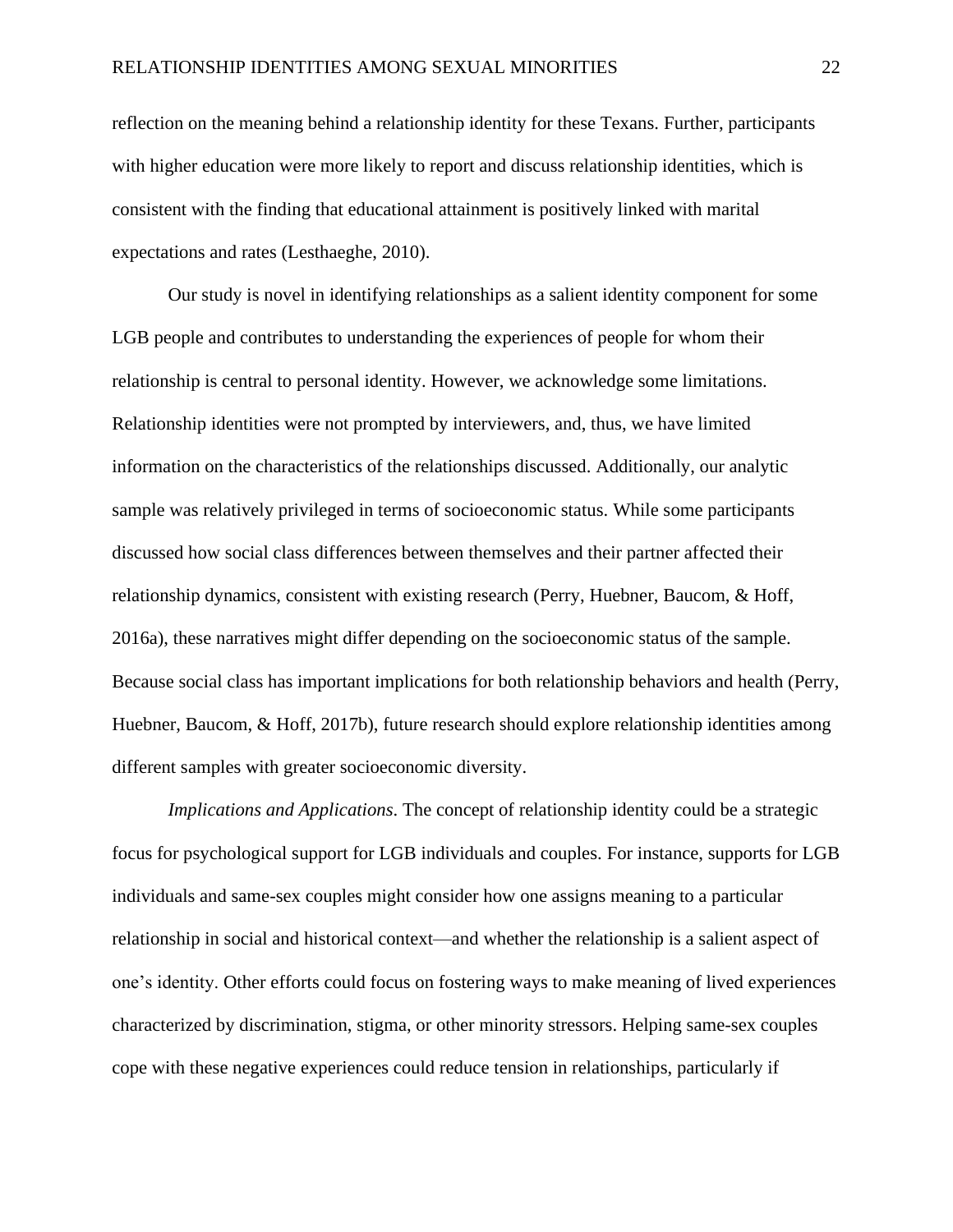couples could lean on one another for support. Indeed, having a supportive partner is associated with better relationship outcomes, such as greater relationship commitment and satisfaction (Haas & Lannutti, 2019).

We draw from a study of LGB lives, and thus focus on LGB relationship identities, but similar themes might be relevant to heterosexuals and have similar clinical implications. Certainly, many different-sex couples negotiate differences between partners in key social statuses and personal identities; we expect that such negotiation may make relationship identities equally salient for different-sex couples. Yet the theme of (in)visibility may be distinct to persons in same-sex couples precisely because the meaning derives from feeling (in)visible within dominant social settings where their same-sex couple status stands out – or from feeling invisible within LGB communities. Understanding how relationship identities are established alongside other key identities and how interactions and societal opportunities and constraints sustain them in other populations, including heterosexuals, could be a fruitful avenue for further investigation.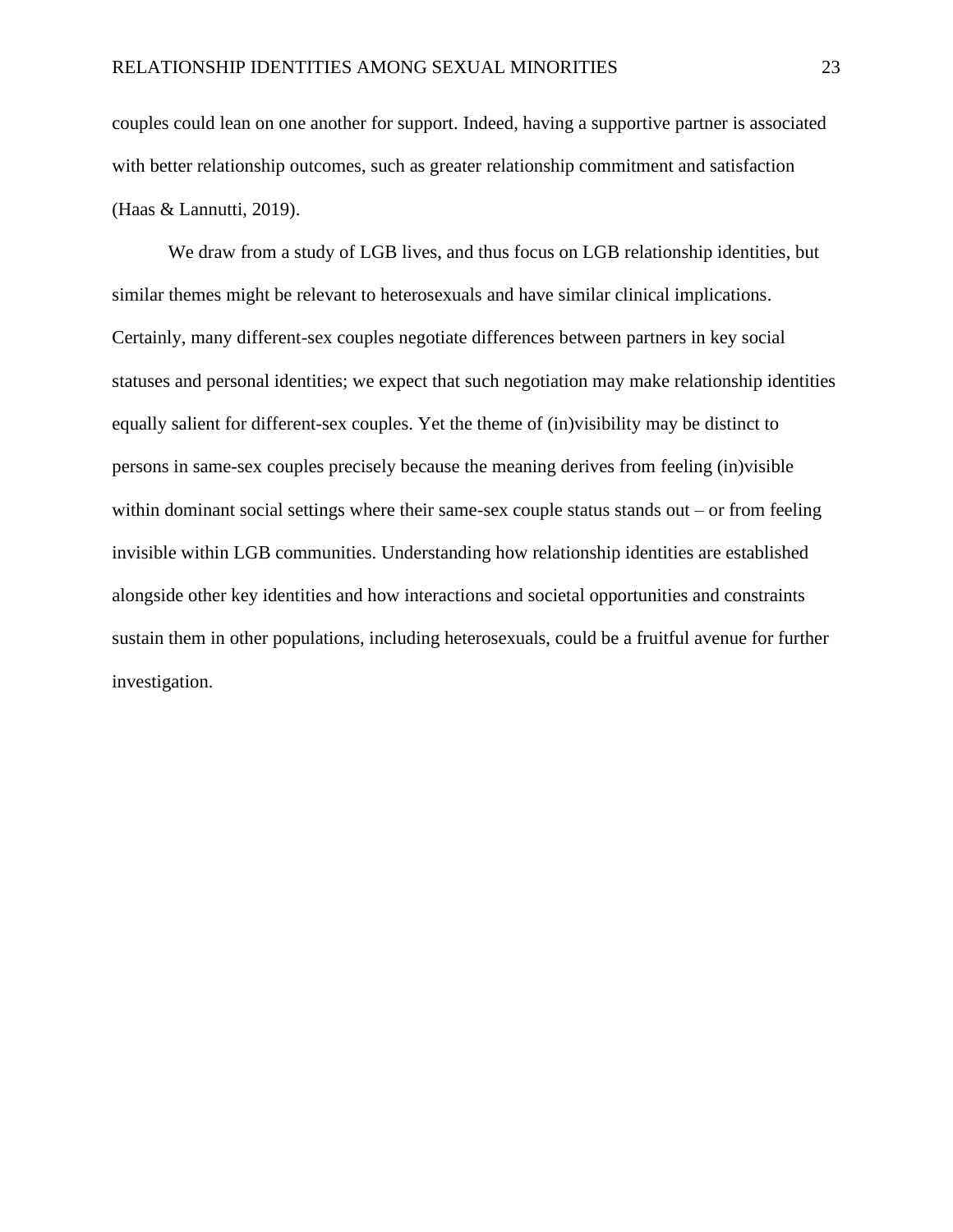# References

- Agnew, C. R., Van Lange, P. A. M., Rusbult, C. E., & Langston, C. A. (1998). Cognitive interdependence: Commitment and the mental representation of close relationships. *Journal of Personality and Social Psychology, 74,* 939-954. doi:10.1037/0022-3514.74.4.939
- Arnett, J. (2000). Emerging adulthood: A theory of development from the late teens through the twenties. *American Psychologist, 55*, 469-480. doi:10.1037/0003-066X.55.5.469
- Braun, V., & Clarke, V. (2006). Using thematic analysis in psychology. *Qualitative Research in Psychology, 3,* 77–101. doi:10. 1191/1478088706qp063oa
- Bühler, J. L., & Dunlop, W. L. (2019). The narrative identity approach and romantic relationships. *Social and Personality Psychology Compass*, *13*, e12447. doi:10.1111/spc3.12447
- Campos, B. & Kim, H.S. (2017). Incorporating the cultural diversity of family and close relationships into the study of health. *American Psychologist, 72,* 543-554. doi:10.1037/amp0000122
- Choo, H. Y., & Ferree, M. M. (2010). Practicing intersectionality in sociological research: A critical analysis of inclusions, interactions, and institutions in the study of inequalities. *Sociological Theory, 28,* 129–149. doi:10.1111/j.1467-9558.2010.01370.x
- Collins, W. A. (2003). More than a myth: The developmental significance of romantic relationships during adolescence. *Journal of Research on Adolescence, 13,* 1-24. doi:10.1111/1532-7795.1301001
- *Connolly v. Jeanes*, 2:14-cv-00024 JWS (D. Ariz. 2014). (2014, October). Retrieved from <https://casetext.com/case/connolly-v-jeanes>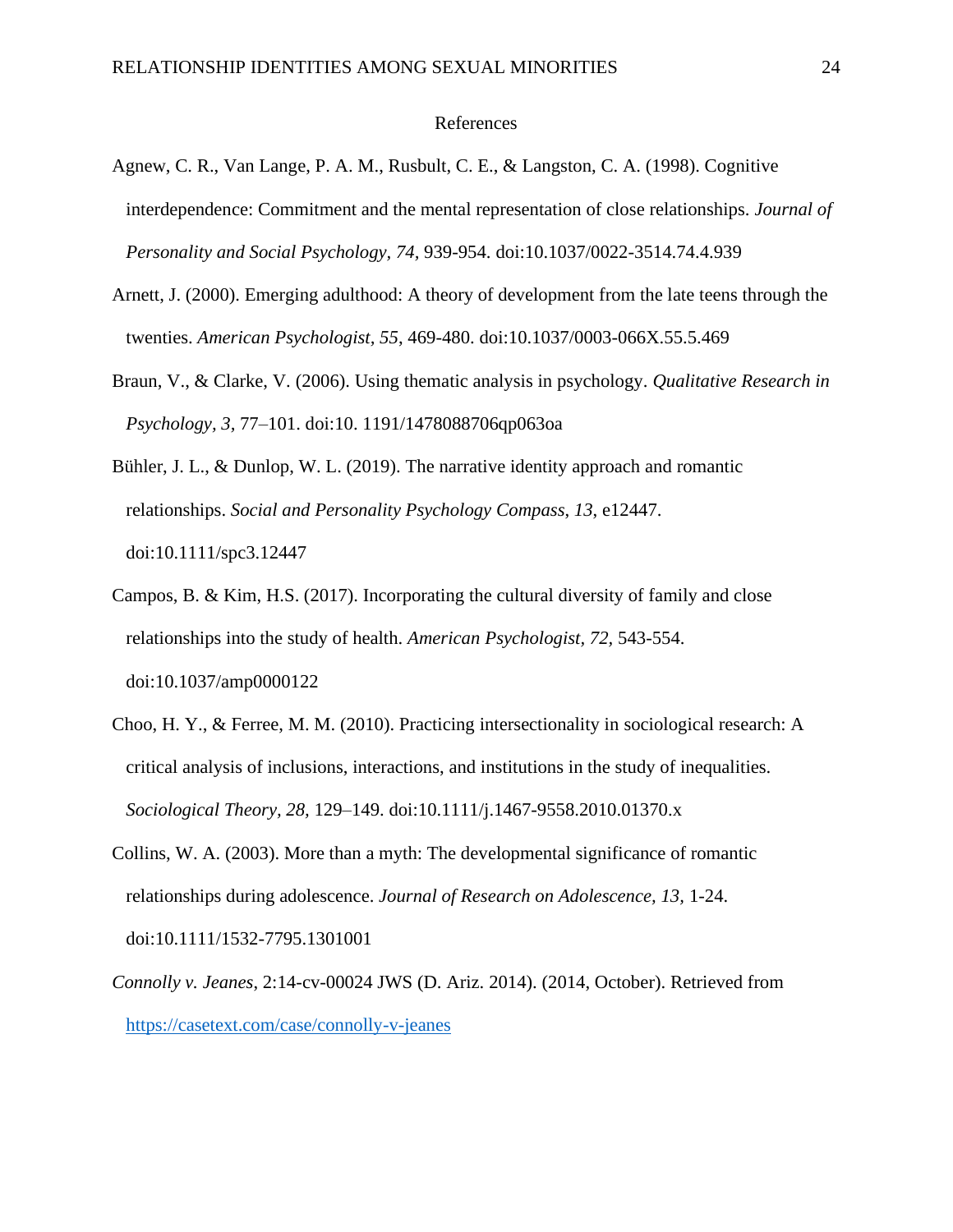- Davis, B. A., & Weigel, D. J. (2020). Cognitive interdependence and the everyday expression of commitment. *Journal of Social and Personal Relationships, 37,* 1008-1029. doi:10.1177/0265407519884640
- Doyle, D. M., & Molix, L. (2015). Social stigma and sexual minorities' romantic relationship functioning: A meta-analytic review. *Personality and Social Psychology Bulletin*, *41*, 1363- 1381. doi:10.1177/0146167215594592
- Elder, G. H. (1998). The life course as developmental theory. *Child Development, 69,* 1–12. doi:10.1111/j.1467-8624.1998.tb06128.x
- Elder, G. H., Johnson, M. K., & Crosnoe, R. (2003). The emergence and development of life course theory. In J. T. Mortimer & M. J. Shanahan (Eds.), *Handbook of the Life Course* (pp. 3– 19). New York: Kluwer.
- Erikson, E. H. (1968). *Identity, youth, and crisis*. New York: Norton.
- Feinstein, B. A., McConnell, E., Dyar, C., Mustanski, B., & Newcomb, M. E. (2018). Minority stress and relationship functioning among young male same-sex couples: An examination of actor–partner interdependence models. *Journal of Consulting and Clinical Psychology*, *86*, 416-426. doi:10.1037/ccp0000296
- Few-Demo, A. L., Humble, Á. M., Curran, M. A., & Lloyd, S. A. (2016). Queer theory, intersectionality, and LGBT-parent families: Transformative critical pedagogy in family theory. *Journal of Family Theory & Review, 8,* 74–94. doi:10.1111/jftr.12127
- Fiese, B. H., & Spagnola, M. (2005). Narratives in and about families: An examination of coding schemes and a guide for family researchers. J*ournal of Family Psychology, 19*, 51–61. doi:10.1037/0893-3200.19.1.51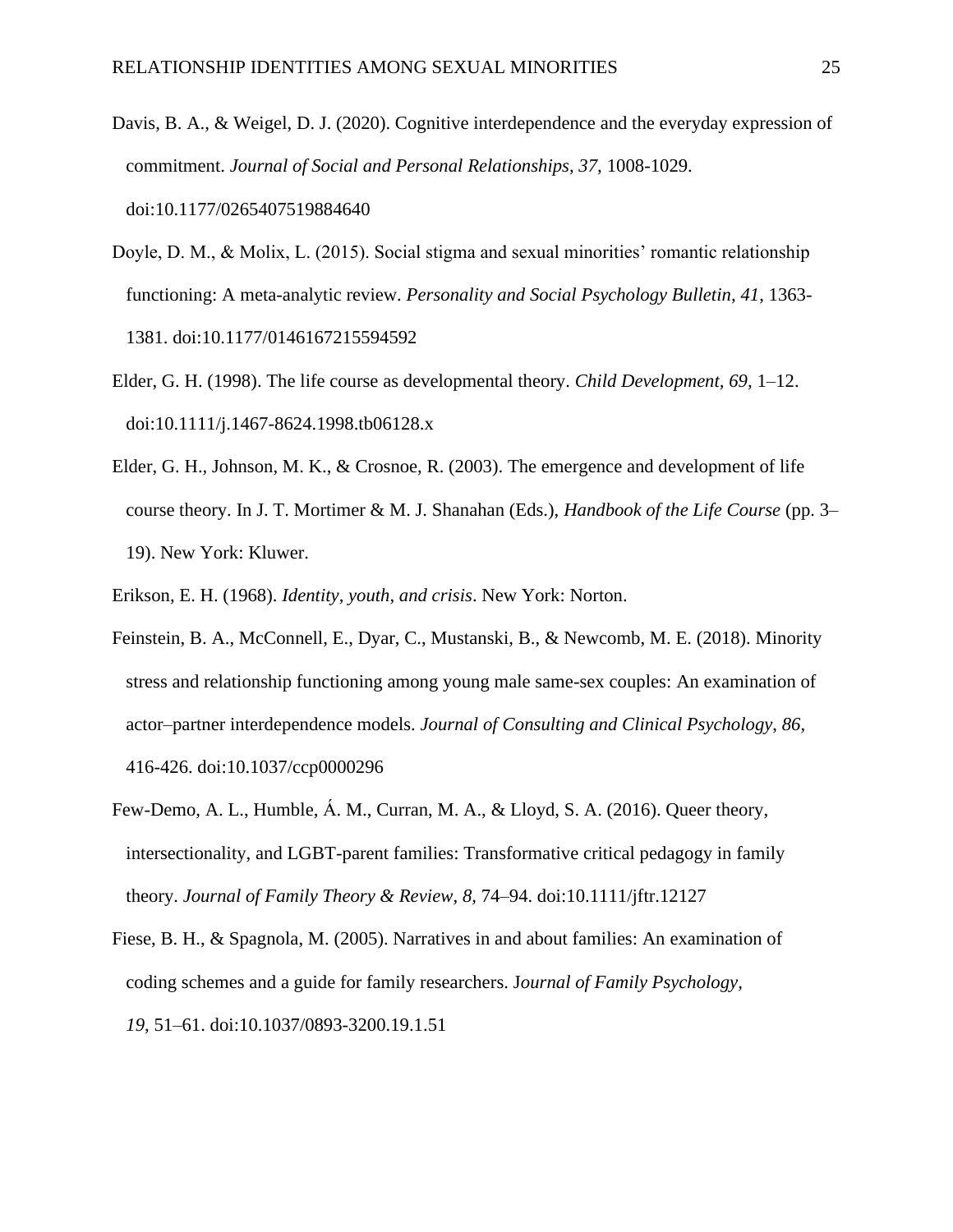- Frost, D. M. (2011). Stigma and intimacy in same-sex relationships: A narrative approach. *Journal of Family Psychology, 25,* 1-10. doi:10.1037/a0022374
- Frost, D. M. (2013). The narrative construction of intimacy and affect in relationship stories: Implications for relationship quality, stability, and mental health. *Journal of Social and Personal Relationships*, *30*, 247-269. doi:10.1177/0265407512454463
- Frost, D. M., Hammack, P. L., Wilson, B. D., Russell, S. T., Lightfoot, M., & Meyer, I. H. (2019). The qualitative interview in psychology and the study of social change: Sexual identity development, minority stress, and health in the generations study. *Qualitative Psychology, 7,*  245-266*.* doi:10.1037/qup0000148
- Frost, D. M., LeBlanc, A. J., de Vries, B., Alston-Stepnitz, E., Stephenson, R., & Woodyatt, C. (2017). Couple-level minority stress: An examination of same-sex couples' unique experiences. *Journal of Health and Social Behavior, 58*, 455-472. doi:

10.1177/0022146517736754

- Frost, D. M., Meyer, I. H., & Hammack, P. L. (2015). Health and well-being in emerging adults' same-sex relationships: Critical questions and directions for research in developmental science. *Emerging Adulthood, 3,* 3-13. doi:10.1177/2167696814535915
- Gamarel, K. E., Neilands, T. B., Golub, S. A. & Johnson, M. O. (2014). An omitted level: An examination of relational orientations and viral suppression among HIV serodiscordant male couples. *Journal of Acquired Immune Deficiency Syndromes, 66,* 196-196. doi:10.1097/QAI. 0000000000000148
- Haas, S. M., & Lannutti, P. J. (2019). The impact of minority stress and social support on positive relationship functioning in same-sex relationships. *Health Communication*, *36*, 315- 323. doi:10.1080/10410236.2019.1687130.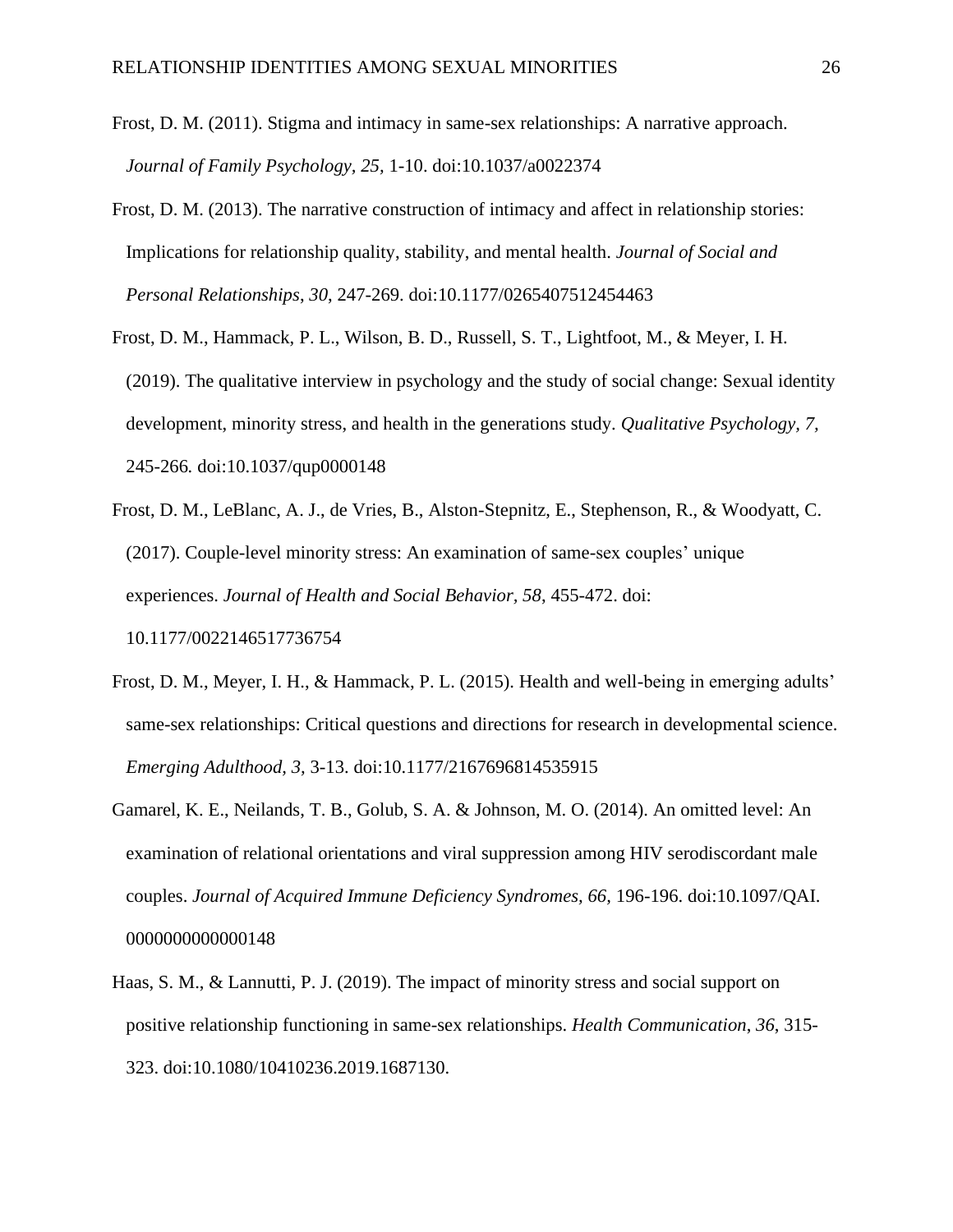- Hammack, P. L. (2015). Theoretical foundations of identity. In K. C. McLean & M. Syed (Eds.), *The Oxford Handbook of Identity Development* (p. 11–30). Oxford University Press.
- Hammack, P., & Cohler, B. (2011). Narrative, identity, and the politics of exclusion: Social change and the gay and lesbian life course*. Sexual Research & Social Policy, 8,* 162-182. doi:10.1007/ s13178-011-0060-3
- Hill, C. E., Knox, S., Thompson, B. J., Williams, E. N., Hess, S. A., & Ladany, N. (2005). Consensual qualitative research: An update. *Journal of Counseling Psychology*, *52*, 196-205. doi:10.1037/0022-0167.52.2.196
- *Hollingsworth v. Perry*, 558 U.S. 183 (2010, January). Retrieved from https://supreme.justia.com/cases/federal/us/558/183/
- *In re Marriage Cases*, 43 Cal. 4<sup>th</sup> 757 (Cal. 2008). (2008, May). Retrieved from https://www.courtlistener.com/opinion/2581269/in-re-marriage-cases/
- Josselson, R. (1998). *Revising herself: The story of women's identity from college to midlife*. Oxford University Press.
- Josselson, R. (2007). *Playing Pygmalion: How people create one another*. Jason Aronson, Incorporated.
- Josselson, R. E., Lieblich, A. E., & McAdams, D. P. (2007). *The meaning of others: Narrative studies of relationships*. American Psychological Association.
- Koenig Kellas, J. K. (2005). Family ties: Communicating identity through jointly told family stories. *Communication Monographs*, *72*, 365-389. doi:10.1080/03637750500322453
- Kertzner, R. M., Meyer, I. H., Frost, D. M., & Stirratt, M. J. (2009). Social and psychological well-being in lesbians, gay men, and bisexuals: the effects of race, gender, age, and sexual identity. *American Journal of Orthopsychiatry*, *79*, 500-510. doi:10.1037/a0016848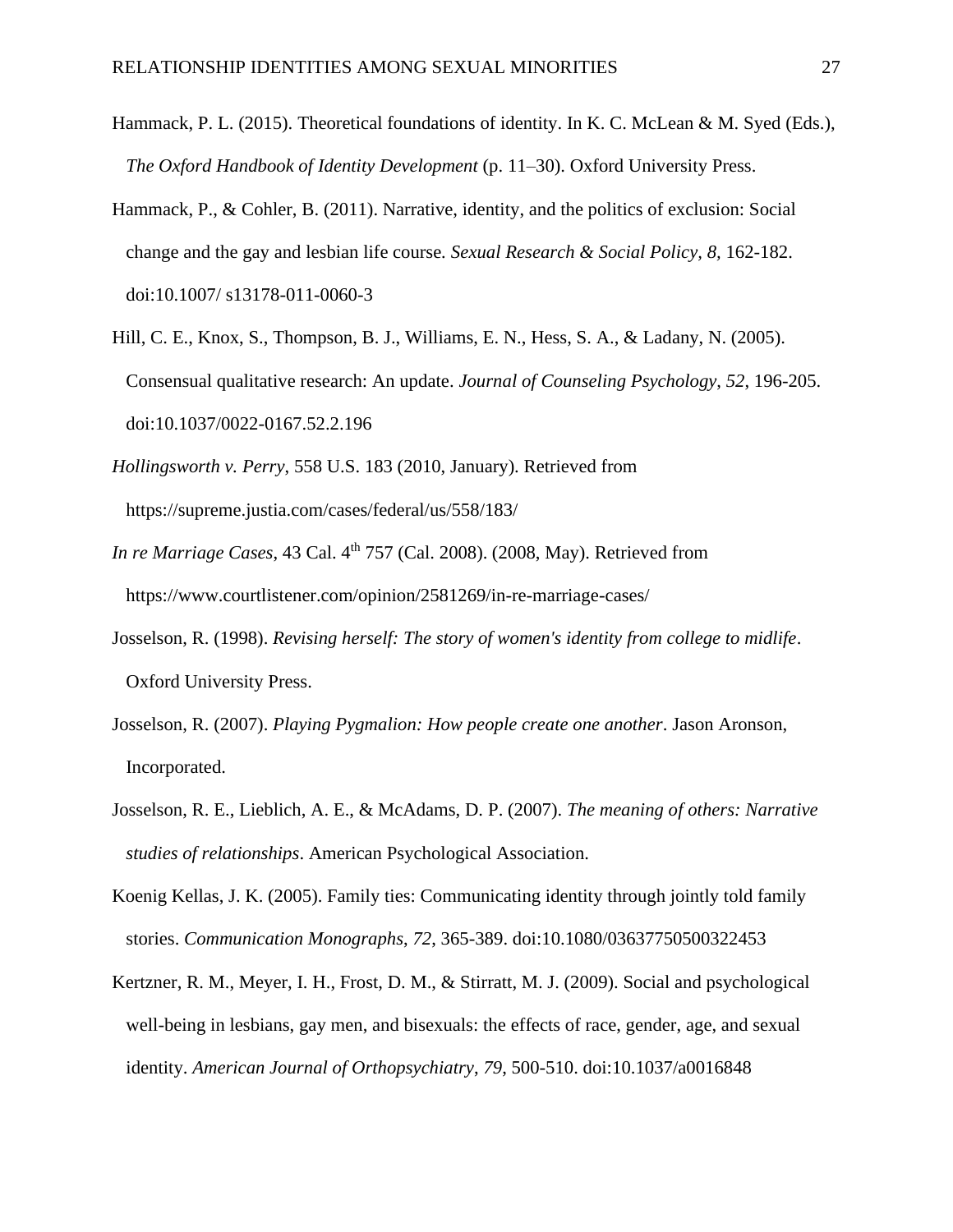- LeBlanc, A. J., & Frost, D. M. (2020). Couple-level minority stress and mental health among people in same-sex relationships: Extending minority stress theory. *Society and Mental Health, 10*, 276-290. doi:10.1177/2156869319884724
- LeBlanc, A. J., Frost, D. M., Alston-Stepnitz, E., Bauermeister, J. J., Stephenson, R., Woodyatt, C., de Vries, B. (2015). Similar others in same-sex couples' social networks. *Journal of Homosexuality, 62,* 1599–1610. doi:10.1080/00918369.2015.1073046
- Lehmiller, J. J., & Agnew, C. R. (2007). Perceived marginalization and the prediction of romantic relationship stability. *Journal of Marriage and Family, 69,* 1036-1049. doi: 10.1111/j.1741-3737.2007.00429.x
- Lesthaeghe, R. (2010). The unfolding story of the second demographic transition. *Population and Development Review, 36*, 211-251. doi:10.1111/j.1728-4457.2010.00328.x.
- *Majors v. Horne*, 14 F. Supp. 3d 1313 (D. Ariz. 2014). (2014, March). Retrieved from https://casetext.com/case/majors-v-horne-2
- Maimon, M.R., Sanchez, D.T., Albuja, A. F., & Howansky, K. (2019). Bisexual identity denial and health: Exploring the role of societal meta-perceptions and belonging threats among bisexual adults. *Self and Identity.* doi:10.1080/15298868.2019.1624275.
- *Marriage Equality Act* (New York) (2011, June). Retrieved from https://www.governor. ny.gov/sites/governor.ny.gov/files/archive/assets/marriageequalitybill.pdf
- Marshall, T. C. (2010). Gender, peer relations, and intimate relationships. In J. C. Chrisler & D. R. McCreary (Eds.), *Handbook of Gender Research in Psychology* (pp. 281-310). New York, NY: Springer.
- McAdams, D. P., & McLean, K. C. (2013). Narrative identity. *Current directions in Psychological Science*, *22*, 233-238. doi:10.1177/0963721413475622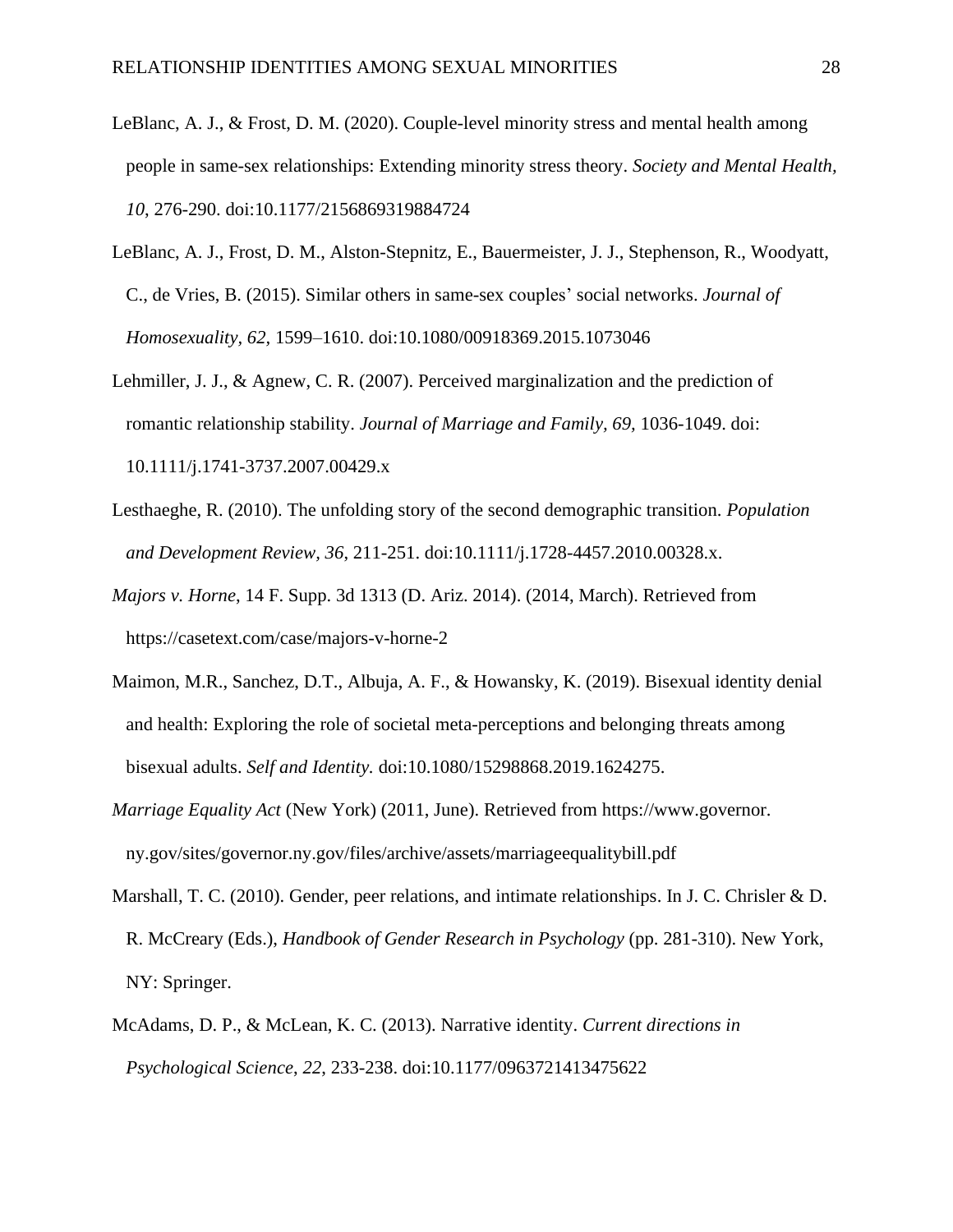- Meyer, I. (2003). Prejudice, social stress, and mental health in lesbian, gay, and bisexual populations: Conceptual issues and research evidence. *Psychological Bulletin, 129,* 674–697. doi:10.1037/0033-2909.129.5.674
- Meyer, I. H., & Frost, D. M. (2013). Minority stress and the health of sexual minorities. In C. J. Patterson & A. R. D'Augelli (Eds.), *Handbook of Psychology and Sexual Orientation* (pp. 252–266). New York, NY: Oxford University Press.
- Meyer, I. H., Schwartz, S., & Frost, D. M. (2008). Social patterning of stress and coping: Does disadvantaged social statuses confer more stress and fewer coping resources? *Social Science & Medicine, 67,* 368–379. doi:10.1016/j.socscimed.2008.03.012
- *Obergefell v. Hodges*. (2015, August). Retrieved from [http://www.scotusblog.com/case](http://www.scotusblog.com/case-files/cases/obergefell-v-hodges/)[files/cases/obergefell-v-hodges/.](http://www.scotusblog.com/case-files/cases/obergefell-v-hodges/)
- Perry, N. S., Huebner, D. M., Baucom, B. R., & Hoff, C. C. (2016a). The complex contribution of sociodemographics to decision-making power in gay male couples. *Journal of Family Psychology, 30*, 977-986. doi:10.1037/fam0000234
- Perry, N. S., Huebner, D. M., Baucom, B. R., & Hoff, C. C. (2016b). Relationship power, sociodemographics, and their relative influence on sexual agreements among gay male couples. *AIDS and Behavior, 20,* 1302-1314. doi: 10.1007/s10461-015-1196-6
- Neilands, T. B., LeBlanc, A. J., Frost, D. M., Bowen, K., Sullivan, P. S., Hoff, C. C., & Chang, J. (2020). Measuring a new stress domain: Validation of the couple-level minority stress scale. *Archives of Sexual Behavior, 49,* 249-265. doi: 10.1007/s10508-019-01487-y
- Rosenthal, L., & Starks, T. J. (2015). Relationship stigma and relationship outcomes in interracial and same-sex relationships: Examination of sources and buffers. *Journal of Family Psychology, 29,* 818-830. doi:10.1037/fam0000116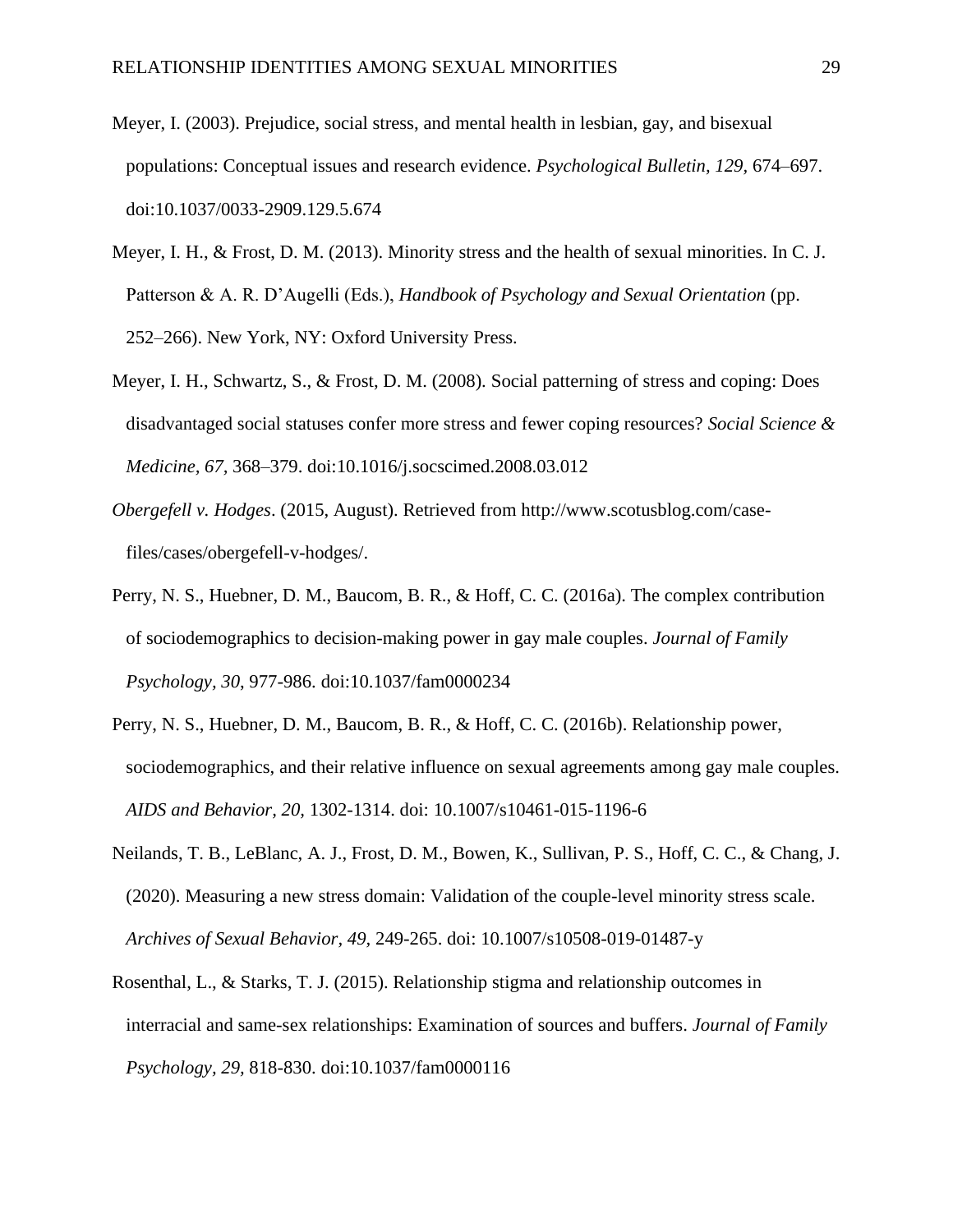- Rostosky, S. S., & Riggle, E. D. (2017a). Same-sex relationships and minority stress. *Current Opinion in Psychology, 13,* 29-38. doi:10.1016/j.copsyc.2016.04.011
- Rostosky, S. S. & Riggle, E. D. (2017b). Same-sex couple relationship strengths: A review and synthesis of the empirical literature (2000-2016). *Psychology of Sexual Orientation and Gender Diversity, 1,* 1-13. doi:10.1037/sgd0000216.
- Rusbult, C. E. (1983). A longitudinal test of the investment model: The development (and deterioration) of satisfaction and commitment in heterosexual involvements. *Journal of Personality and Social Psychology, 45,* 101–117. doi:10.1037/0022-3514.45.1.101
- Rusbult, C. E., & Buunk, B. P. (1993). Commitment processes in close relationships: An interdependence analysis. *Journal of Social and Personal Relationships, 10, 175–204. doi:10.1177/* 026540759301000202
- Sang, J. M., Egan, J. E., Meanley, S. P., Hawk, M. E., Markovic, N., Bear, T. M., ... & Bauermeister, J. A. (2021). Expectations and beliefs: How single young gay, bisexual and other men who have sex with men envision romantic relationships. *Journal of Community Psychology.* doi: 10.1002/jcop.22522.
- Tran, P., Judge, M., & Kashima, Y. (2019). Commitment in relationships: An updated meta‐ analysis of the Investment Model. *Personal Relationships, 26*, 158-180. doi:

10.1111/pere.12268